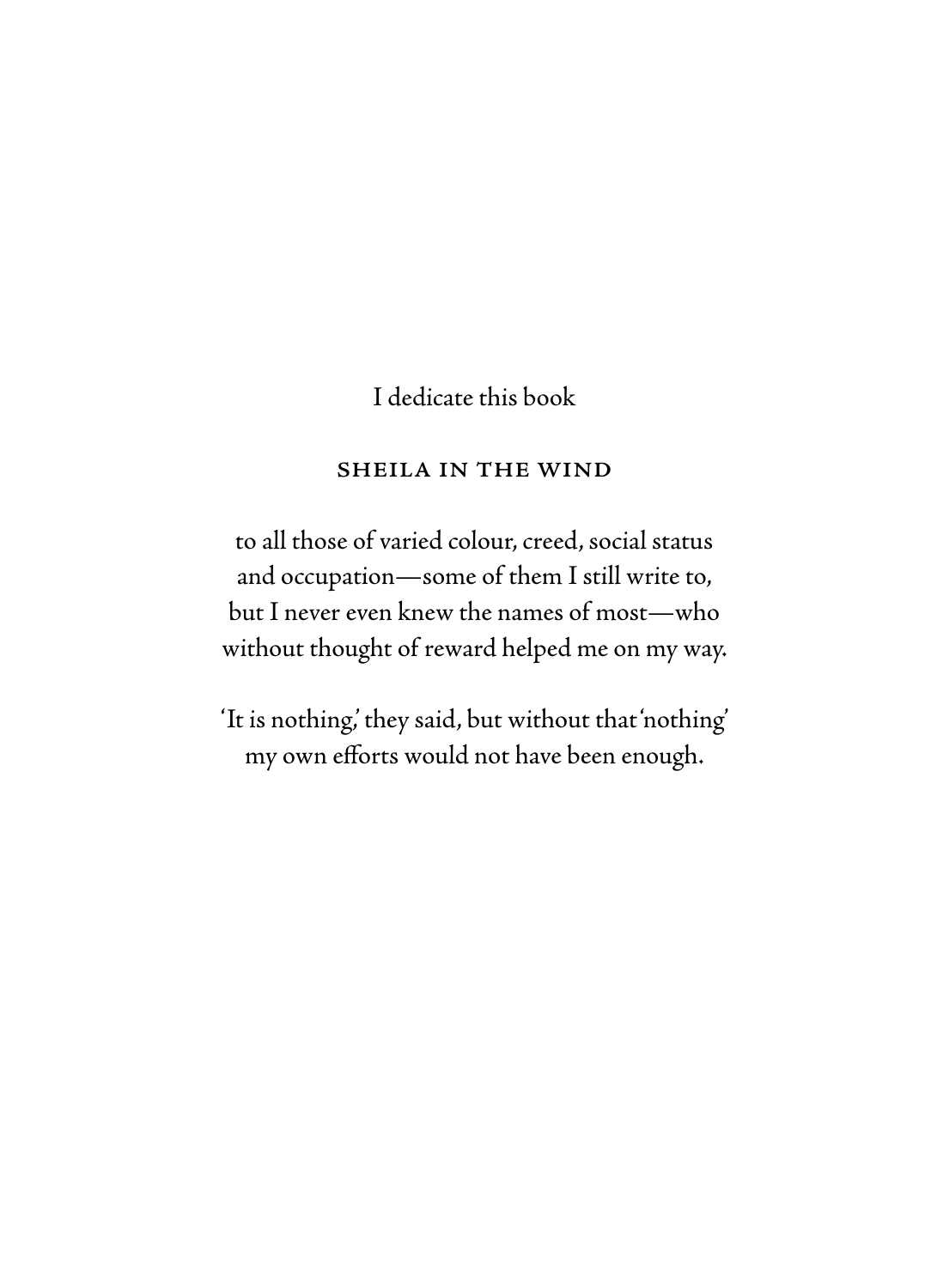## *Author's Note*

*Sheila II* is a 32ft gaff-rigged yawl, designed by Albert Strange and built by Dickie in 1911. She carried me alone from England to my home in New Zealand via the Mediterranean and Red Sea, past India and Ceylon, east across the Indian Ocean to Malaya, south through the Indonesian Islands to West Australia, and finally with the Roaring Forties to Tasmania and across the Tasman Sea to New Zealand. I looked after her to the best of my ability, and she looked after me when at times it was beyond my own ability to do so.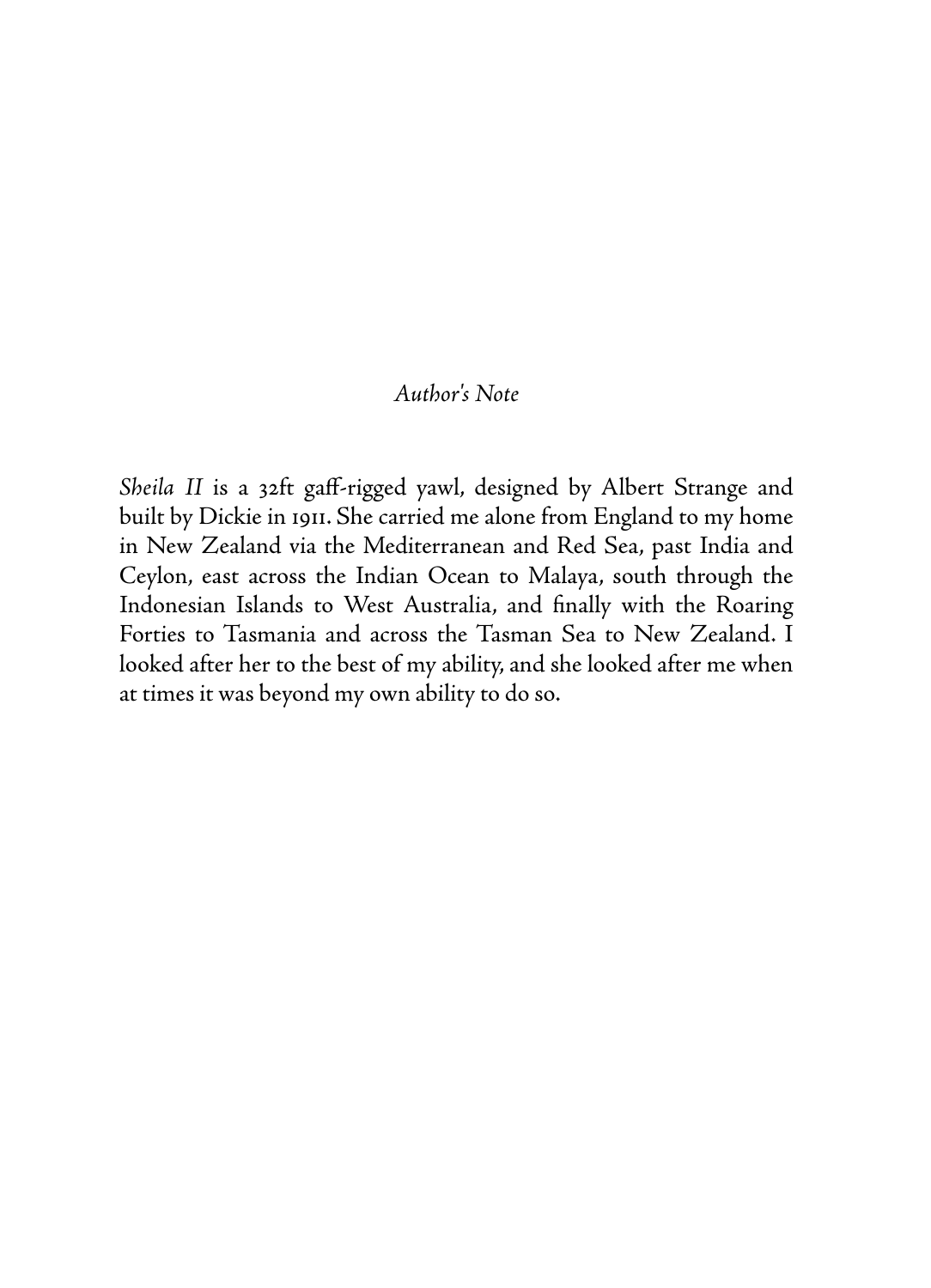# Sheila in the Wind *A story of a Lone Voyage*

adrian hayter

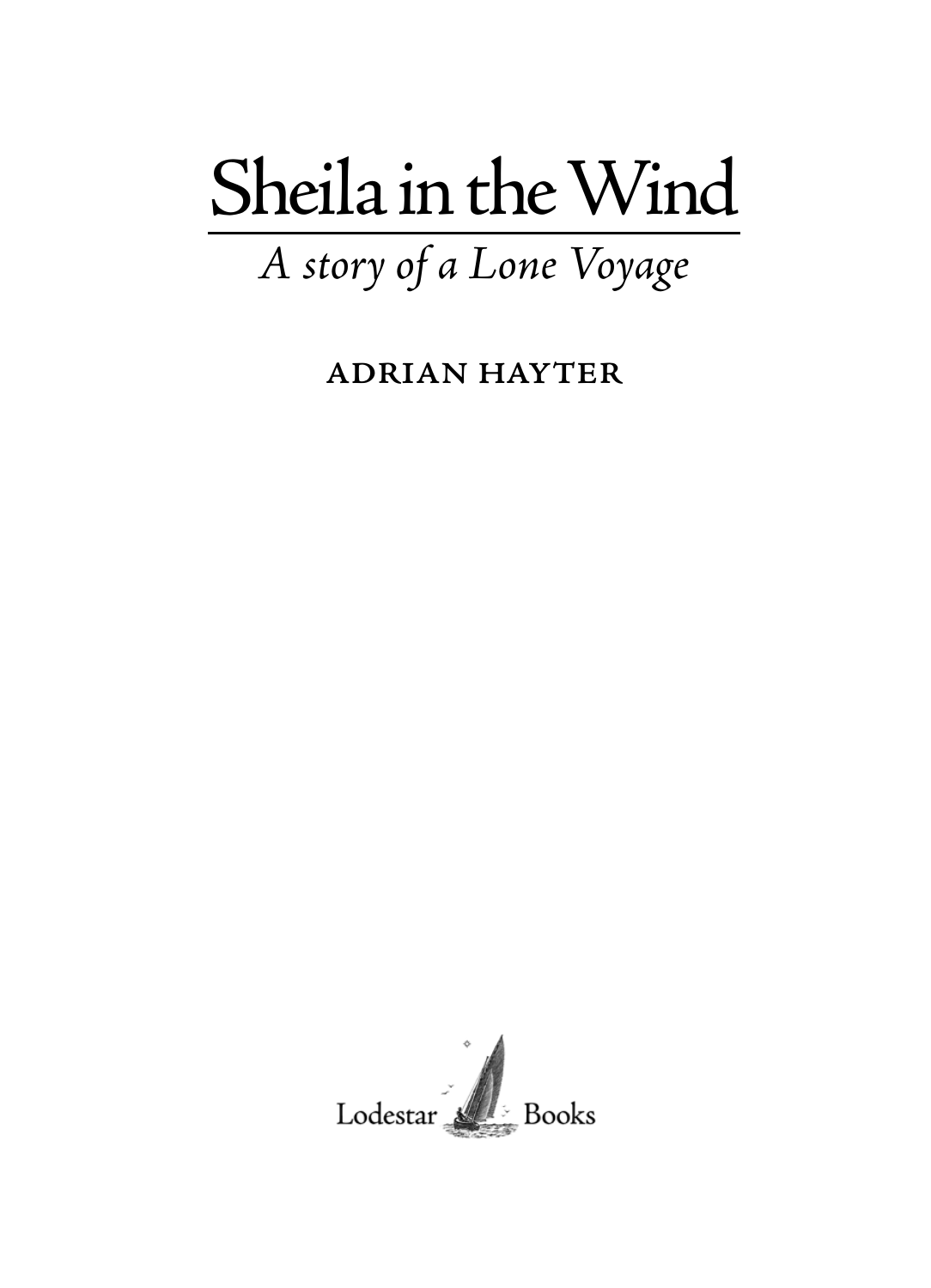First published 1959 by Hodder and Stoughton Ltd

This edition published 2020 by Lodestar Books 71 Boveney Road, London, se23 3nl, United Kingdom

lodestarbooks.com

Copyright © The estate of Adrian Hayter 1959

All rights reserved

A CIP catalogue record for this book is available from the British Library

ISBN 978-1-907206-52-8

Typeset by Lodestar Books in Adobe Jenson Pro

Printed in Wales by Gomer Press Ltd

All papers used by Lodestar Books are sourced responsibly

Republished with kind permission of Adrian Hayter's daughters: Gael Falk, Sarah van Meygaarden and Rebecca Hayter, who state: As a faithful reissue of Sheila in the Wind 1959, this book contains references and terms which are no longer considered suitable to a contemporary readership. Some attitudes expressed are also outdated by today's standards.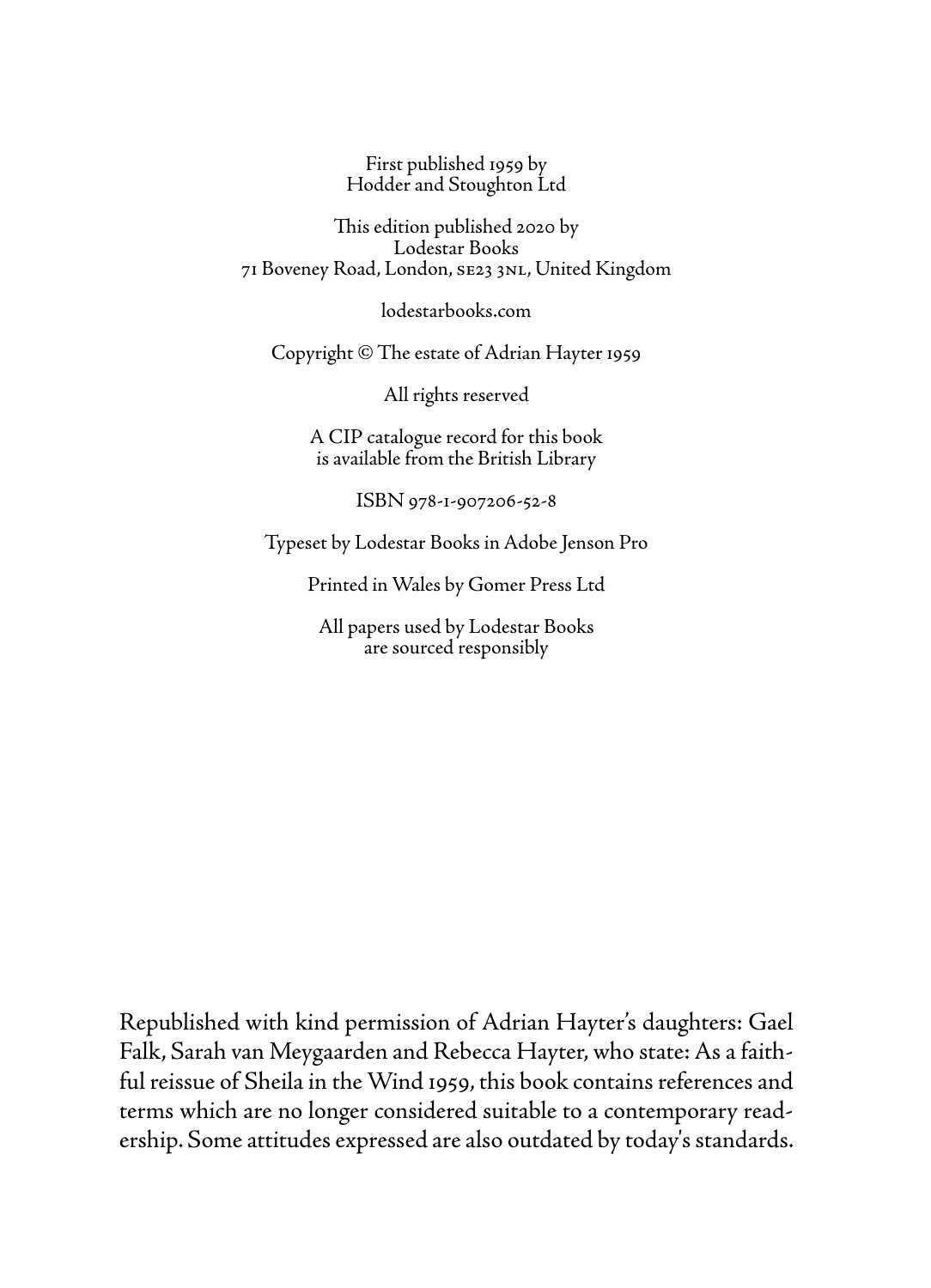# **CONTENTS**

|    | Author's Note                                                                                                | $\mathbf{2}$ |
|----|--------------------------------------------------------------------------------------------------------------|--------------|
|    | Introduction by Rebecca Hayter                                                                               | 9            |
|    | Preface                                                                                                      | 15           |
|    | Sheila II's route from England to New Zealand                                                                | 16           |
| I  | Departure from England—the first gale—<br>navigational difficulties-exhaustion                               | 19           |
| 2  | A valuable experience—entering my first port—Gibraltar                                                       | 30           |
| 3  | Time in port—visitors—the Gibraltarians—<br>a Bull Fight-departure from Gibraltar                            | 34           |
| 4  | A strong hand—a shy shark—an escort of whales—<br>a lucky sparrow—arrive Algiers                             | 4I           |
| 5  | Arab independence—a cabaret party—uneasy departure                                                           | 5I           |
| 6  | Thoughts in the wind—arrive Bône                                                                             | 57           |
| 7  | 'Monsieur, dormez-vous?'—'Have a drink?'—<br>Le Café du Bateau Plaisir-departure from Bône                   | 62           |
| 8  | A navigational error—arrive Malta—censorship—departure 68                                                    |              |
| 9  | An escapist—stormy weather—a floppy mast—arrive Derna 73                                                     |              |
| IO | A New Year's Eve Ball—Sheila's danger—Tobruk—<br>on to Egypt                                                 | 82           |
| II | Arrive Port Said—Mr. MacGregor–<br>departure from Port Said                                                  | 88           |
| 12 | The Suez Canal—French women—arrive Suez-<br>a veiled proposal-clearance-out                                  | 93           |
| 13 | The Gulf of Suez-planning for the Red Sea-<br>doldrum weather—asleep among the reefs—<br>arrive Perim Island | 99           |
|    |                                                                                                              |              |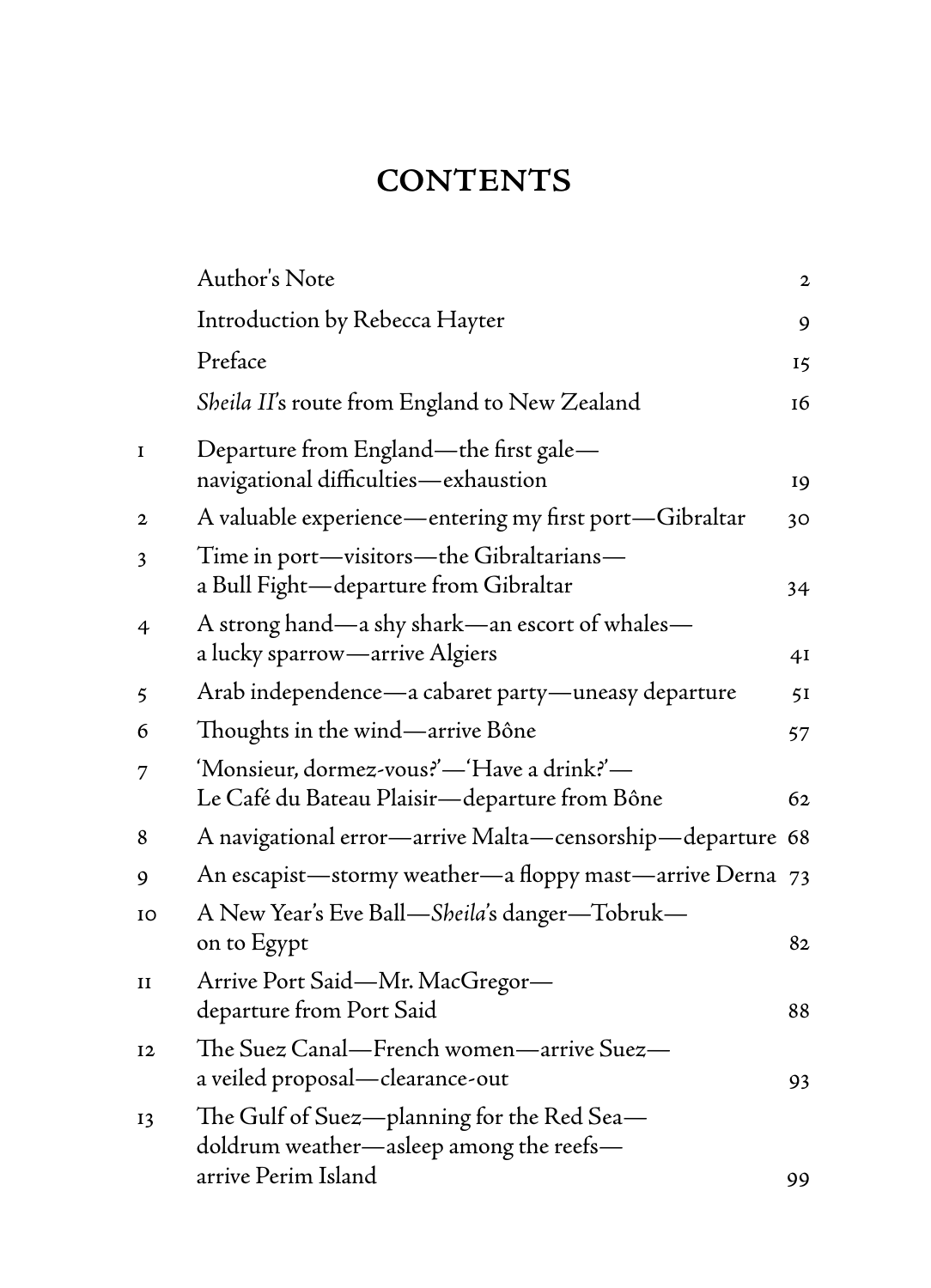| 14 | Another single-hander-Mike-a visit to Assab-<br>Djibuti — arrive Aden                                                          | II <sub>3</sub> |
|----|--------------------------------------------------------------------------------------------------------------------------------|-----------------|
| 15 | A hard decision—I love the Army—departure                                                                                      | 120             |
| 16 | Nearly wrecked—the need of a writer—<br>nearly wrecked—Mukalla—departure                                                       | 124             |
| 17 | The south-west monsoon—exhaustion—a friend—<br>dangerous landfall—arrive Bombay                                                | 133             |
| 18 | Interlude ashore—an appendix operation—refitting—<br>social engagements-red tape-happy departure                               | 142             |
| 19 | Two passengers—Malabar Coast—Goa—<br>monasteries and temples-international concord                                             | 153             |
| 20 | Arrive Cannanore—the lost anchor—departure                                                                                     | 163             |
| 21 | Arrive Cochin—depart Cochin—<br>the biggest whale—arrive Colombo                                                               | 169             |
| 22 | The Yacht Club—the yacht California—<br>another hard decision—departure                                                        | 174             |
| 23 | The rat—the doldrums—a dream—<br>the Monsoon breaks at sea-<br>Siamese interlude-arrive Penang                                 | 178             |
| 24 | The Gurkha Officers' Club—the Home Guard—<br>the cost of living—the Malay girl                                                 | 190             |
| 25 | Malacca Strait—night entry into Singapore—<br>social engagements—departure                                                     | 197             |
| 26 | Planning problems-a sea of islands-the danger of rum-<br>under armed arrest—mine-field—arrive Surabaya-<br>the Coronation Ball | 203             |
| 27 | Dutch hospitality—a spoilt child—<br>political thoughts—departure                                                              | 215             |
| 28 | Bali                                                                                                                           | 220             |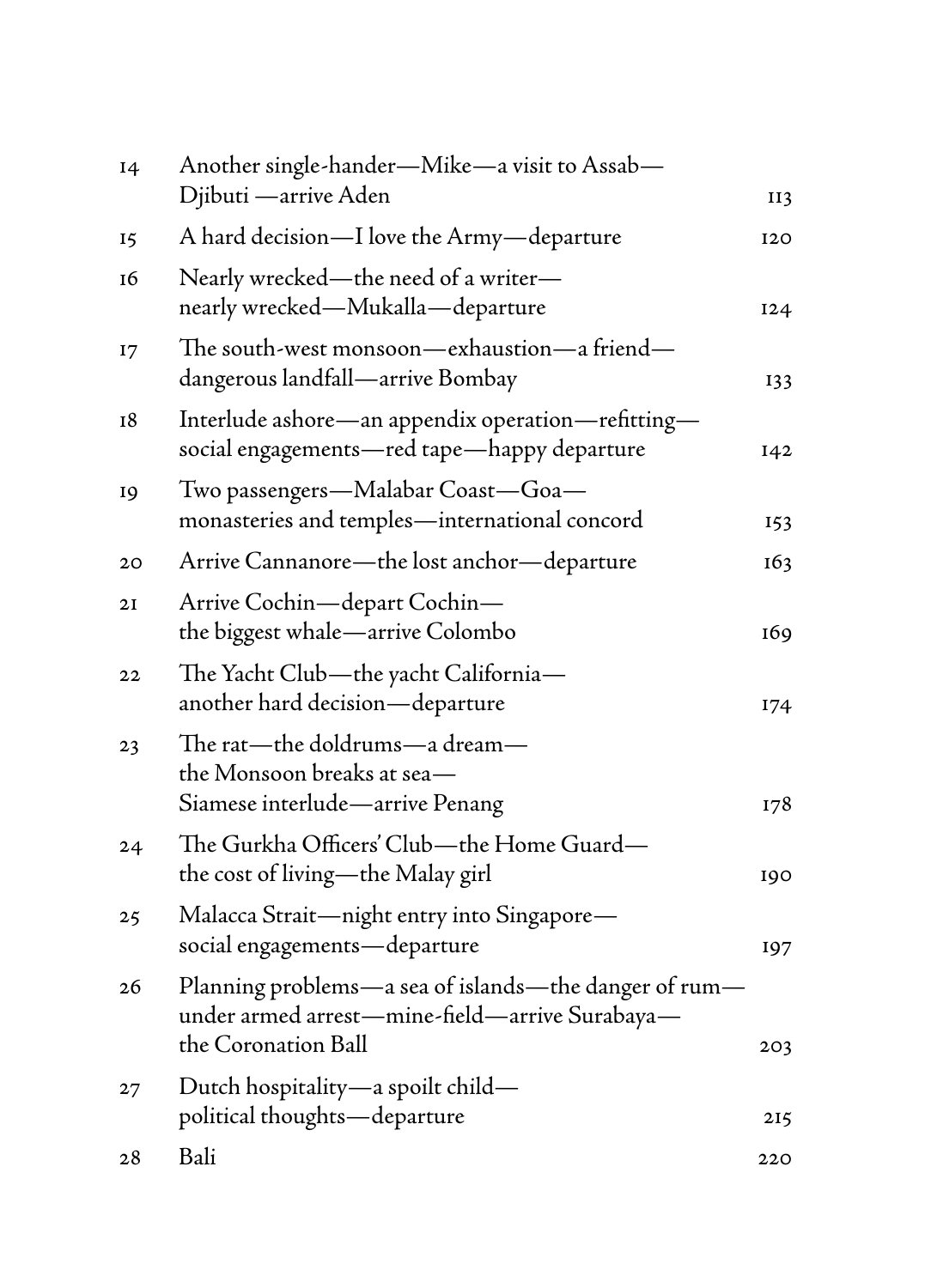| 29 | The south-east trades—Sheila springs a leak—<br>emergency rationing-a dirty bottom-<br>communism—a hard decision           | 226 |
|----|----------------------------------------------------------------------------------------------------------------------------|-----|
| 30 | Belief—help from Kwan Yin—the condensing plant—<br>the problem of fire—ships passed—the last sunset—<br>underwater landing | 234 |
| 31 | Illegal entry—'You're in Australia now'—<br>move to Geraldton-the use of Christian names                                   | 249 |
| 32 | In the slaughter-house—the fencing contract—<br>the shearing shed-on the wharf-<br>social life-a harbour bar               | 257 |
| 33 | Departure for Fremantle-the return-<br>builder's labourer in the North-west-<br>a 400,000 acre sheep station—hospital      | 27I |
| 34 | Crayfishing—wrecked—out of a job                                                                                           | 278 |
| 35 | The <i>Trimmerwheel</i> —a girl—an offer for Sheila—<br>departure from Geraldton                                           | 282 |
| 36 | Arrive Fremantle-the Yacht Club-<br>more crayfishing—an unlucky ship                                                       | 289 |
| 37 | Perth—the payment of bills—the clean handkerchief                                                                          | 294 |
| 38 | Departure Fremantle-Planning-the Roaring Forties-<br>a ship passed—Bass Strait—Refuge Cove                                 | 298 |
| 39 | Dismal weather-the drake-meditation-departure                                                                              | 306 |
| 40 | Adverse winds—emergency ration scale—<br>the cyclone-land-fall-the handkerchief-                                           |     |
|    | the Westport Bar—home                                                                                                      | 310 |
|    | <b>Technical Glossary</b>                                                                                                  | 324 |
|    | Sheila II design drawings by Albert Strange                                                                                | 326 |
|    | Index                                                                                                                      | 328 |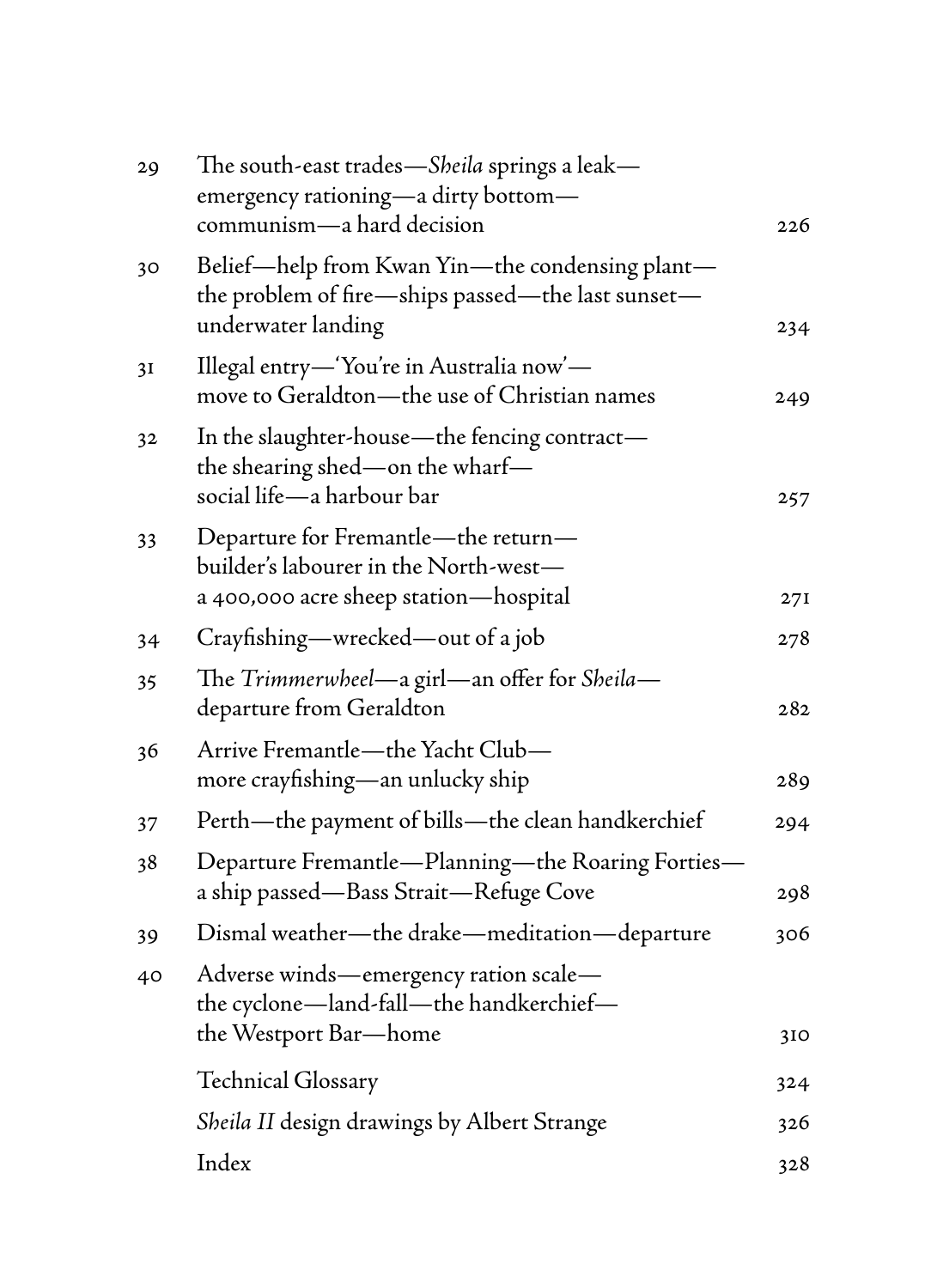## **PLATES**

| I            | Adrian around thirty years of age                                         |
|--------------|---------------------------------------------------------------------------|
| 2            | Sheila in the yacht basin at Algiers                                      |
| 3            | Anti-fouling Sheila as she lay against the Red House,<br>Singapore        |
| 4            | South-west Monsoon                                                        |
| 5            | I lived on Dorado whenever catchable                                      |
| 6            | The beach where I landed in Australia and tied the<br>dinghy to a bush    |
| 7            | a corrugated iron affair with a falling tin chimney                       |
| 8            | Adrian after landing at Geraldton                                         |
| 9            | The morning after arrival in Fremantle from Geraldton                     |
| IO           | Adrian on arrival at Westport, NZ                                         |
| $\mathbf{I}$ | Sketch of Adrian by Maureen Connell for the first edition                 |
| 12           | Sheila II at her official welcome at Aurora Sailing Club,<br>Nelson, 1956 |
| 13           | Adrian sailing Sheila in Auckland, 1970                                   |
| 14           | Adrian Hayter in 1970                                                     |
|              |                                                                           |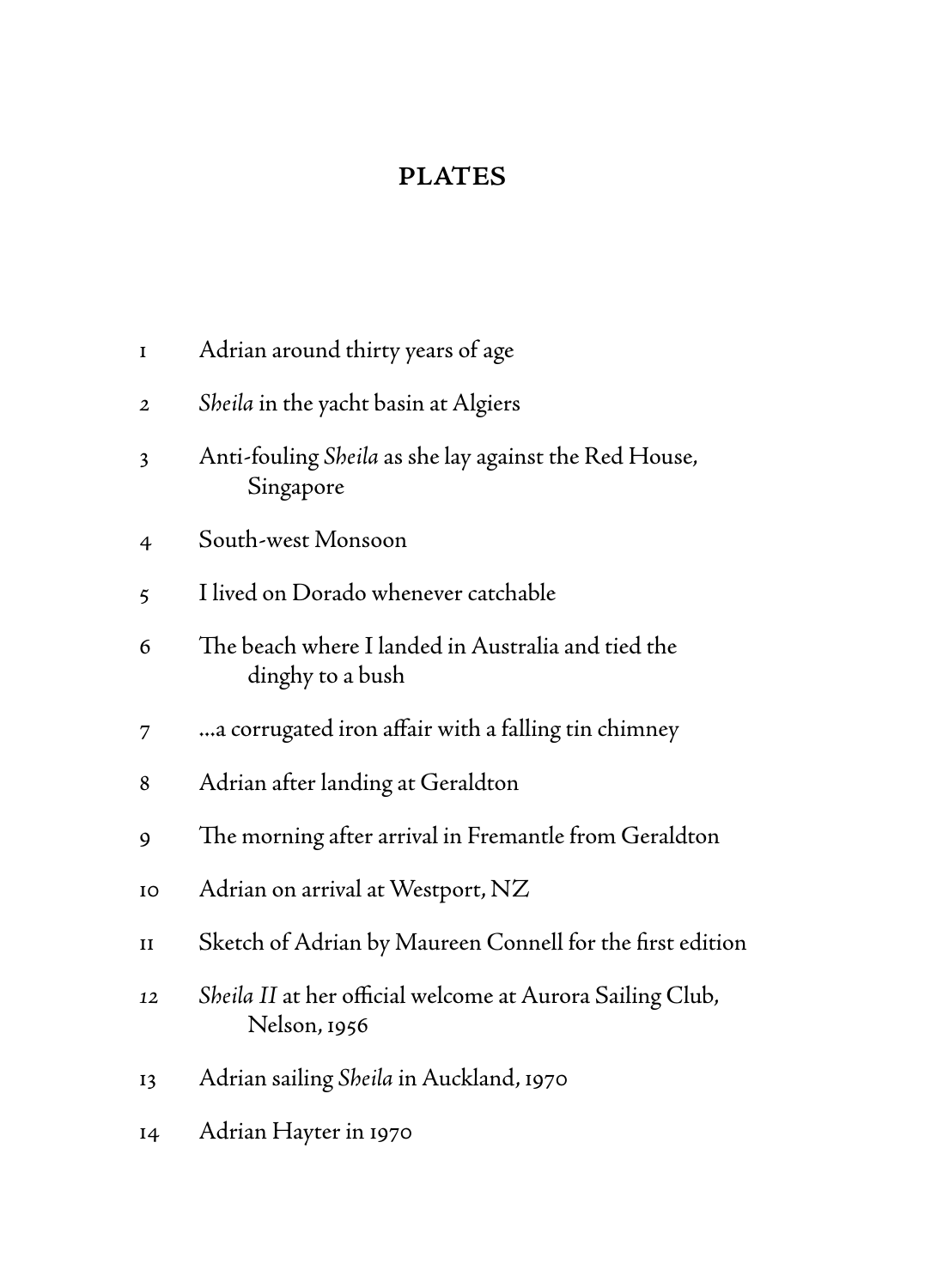## **INTRODUCTION**

When Adrian Hayter set out single-handed from Lymington, England on his thirty-two-foot Albert Strange-designed yawl *Sheila II*, local betting was seven to one that he would get no further than the English Channel.

His destination was New Zealand, and the odds were definitely against him. In 1949 perhaps only eight people had sailed solo around the world, and single-handed long-distance sailing voyages were rare. Adrian, then thirty-four, was a soldier, not a sailor.

In the previous decade he had been a close observer of the Partition of India and fought as a soldier in the Second World War and the Malayan Emergency. The latter, Britain's brutal reaction to the Communist uprising of 1948, had driven his decision to sail halfway around the world, single-handed.

More than sixty years later, and in the thirtieth anniversary year of Adrian's death, Lodestar Books is republishing the story of that voyage, *Sheila in the Wind*, first published by Hodder and Stoughton in 1959. As a sailor, Adrian recounts his foray into celestial navigation, a back-street appendix operation in India, armed escort by Indonesian authorities at sea, and eating barnacles off the hull to avoid starvation. As a writer he is trying to make sense of the humanitarian disasters that brought him to this voyage. *Sheila in the Wind* is more than a report of a 13,000-mile adventure; it's a story of the human spirit.

Adrian was born to a second-generation farmer in Timaru, New Zealand in December 1914. He and his two brothers grew up farming on D'Urville Island in the outer reaches of Marlborough Sounds. Even today, D'Urville Island remains isolated and unbroken. Adrian spoke of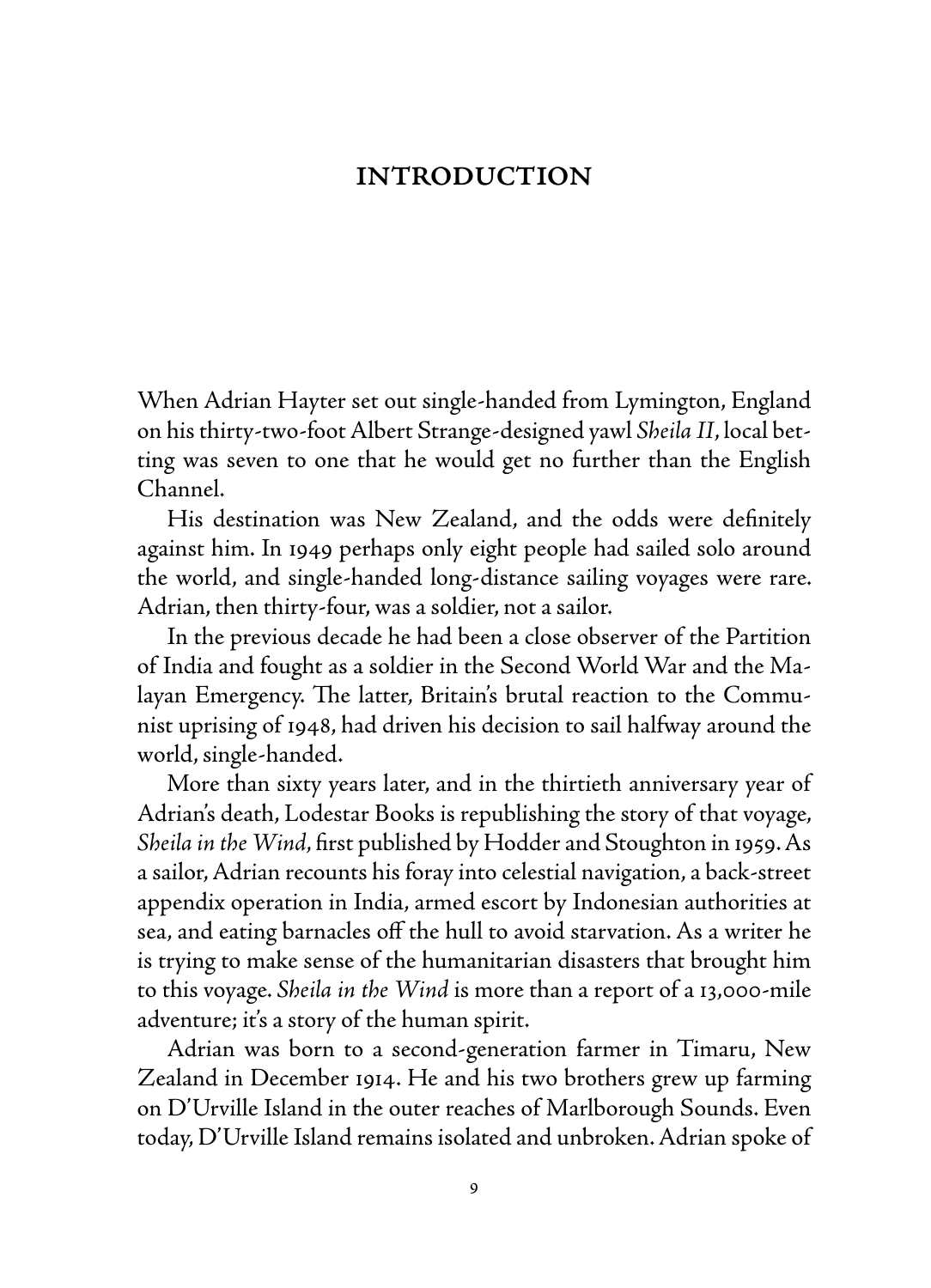mustering the cattle which had roamed wild all winter on horses that had also roamed wild. In bad weather, medical help could be days away so a moment's carelessness could have swift, decisive consequences. And so D'Urville Island helped to shape the man that Adrian would become.

As a boarder at Nelson College, Adrian excelled at diving, gymnastics and boxing, but his independence was at odds with team sports. He left school to work on the family farm as the Great Depression hit hard. His prospects were modest until his mother's younger sister, Adrian's godmother, made an offer: to pay all costs for Adrian, then aged seventeen, to attend Sandhurst Military College in England.

It was a long way in every sense from a D'Urville Island farm to a military career on the other side of the world, but his godmother's offer reflected family tradition. Adrian's mother and her siblings had grown up in India under British rule. For the rest of her life she recounted memories of her childhood and tales of her family's military glory. When Adrian graduated from Sandhurst three years later, she told him to join a Gurkha regiment because they are always loyal. And so, he did.

In India, Adrian continued his training as an officer in a Gurkha regiment of the British Army and was posted to the North-West Frontier. On 26 June 1940, he married Margaret Waight, known as Tigger. She had grown up in India and encouraged Adrian's growing interest in its religions. The introspective soul who had developed in the solitude of D'Urville Island began a spiritual and philosophical awakening.

When war was declared, Adrian was desperate to be in the fight and in 1942 was finally posted to Burma and the Japanese invasion. On 8 September 1944 Adrian led sixty men to take a Japanese stronghold. Although wounded, he mustered a second, crucial attack. Wounded again, he repelled a counter-attack. His persistence earned him the Military Cross; it was then Britain's second-level military honour for officers.

As Adrian wrote in his second book, *The Second Step* (Hodder and Stoughton, 1962), there was a moment in the battle when he had believed he was about to die. He had a clear vision: the perfect self that he could be and the imperfect self that he was: '… with the terrible knowl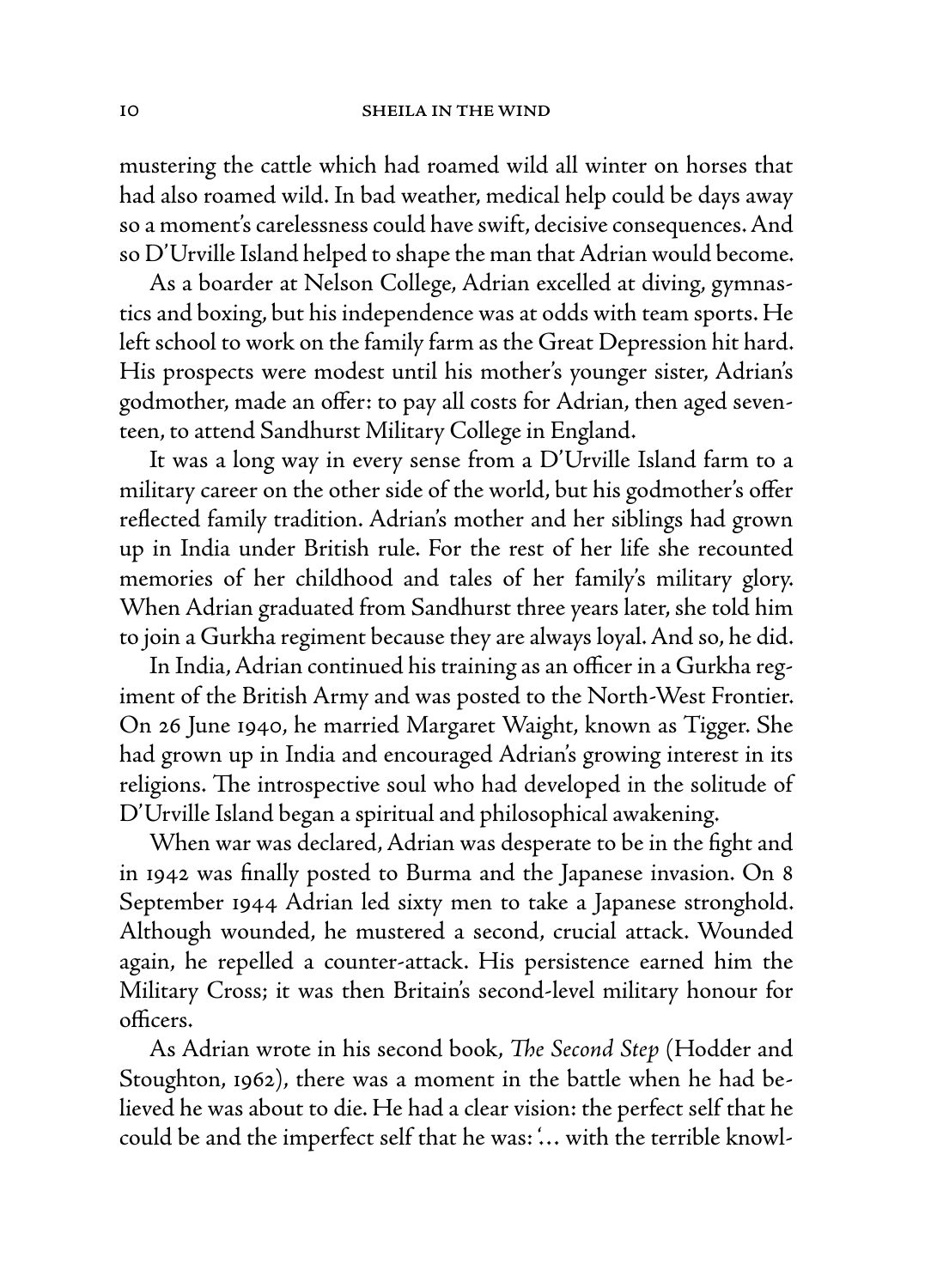edge (then too late to amend) that my discord was to go to eternity with me. And this, not death, is fear.'

That experience stayed with him through the long months of recovery, and heightened his keen awareness of cause and effect: that it is impossible to take any action, or accept any action forced upon you, without eventually facing the consequences. Ignorance is no excuse, he said, because it doesn't change the effect.

A commanding officer and life-long friend would later describe Adrian as a fine soldier with a high level of physical fitness but: 'He was difficult to lead for, as a free-ranging New Zealander, he queried most orders and disregarded others.'

Britain granted India its independence in 1947 in a rushed process that became known as the Partition. It created India and Pakistan (East and West) as two separate countries, but failed to accommodate India's complex social systems and the traditional territories of Hindus, Sikhs and Muslims. Hundreds of thousands died in a bloody civil war and fourteen million people were displaced. As Adrian wrote, 'A great terror spread over India.'

As a trained soldier in wartime, Adrian had generally supported Britain's methods; in the Partition, he didn't. He grappled with the enormity of the tragedy. In *The Second Step*, he asks: 'It became compassion, or fellow-feeling, and I could no longer view the daily reports of massacres as mere numbers but felt them as disasters happening to myself or to those I loved. Does it in fact make the slightest difference if a child is mutilated whether it is your own or another's? The tragedy of it becomes an existing fact just the same, and the desecration demands retribution from us all.'

He and Tigger had two children, a daughter Gael, born in 1943, and a son Bruce, born in 1948. The same year, Adrian's regiment was posted to Malaya after the Malayan Communist Party attempted to overthrow the colonial administration to gain independence from Britain. It ignited what the British called the Malayan Emergency.

As Adrian relates in *The Second Step*, this evolved into guerrilla warfare. The Communist bandits hid out in the mountains and depended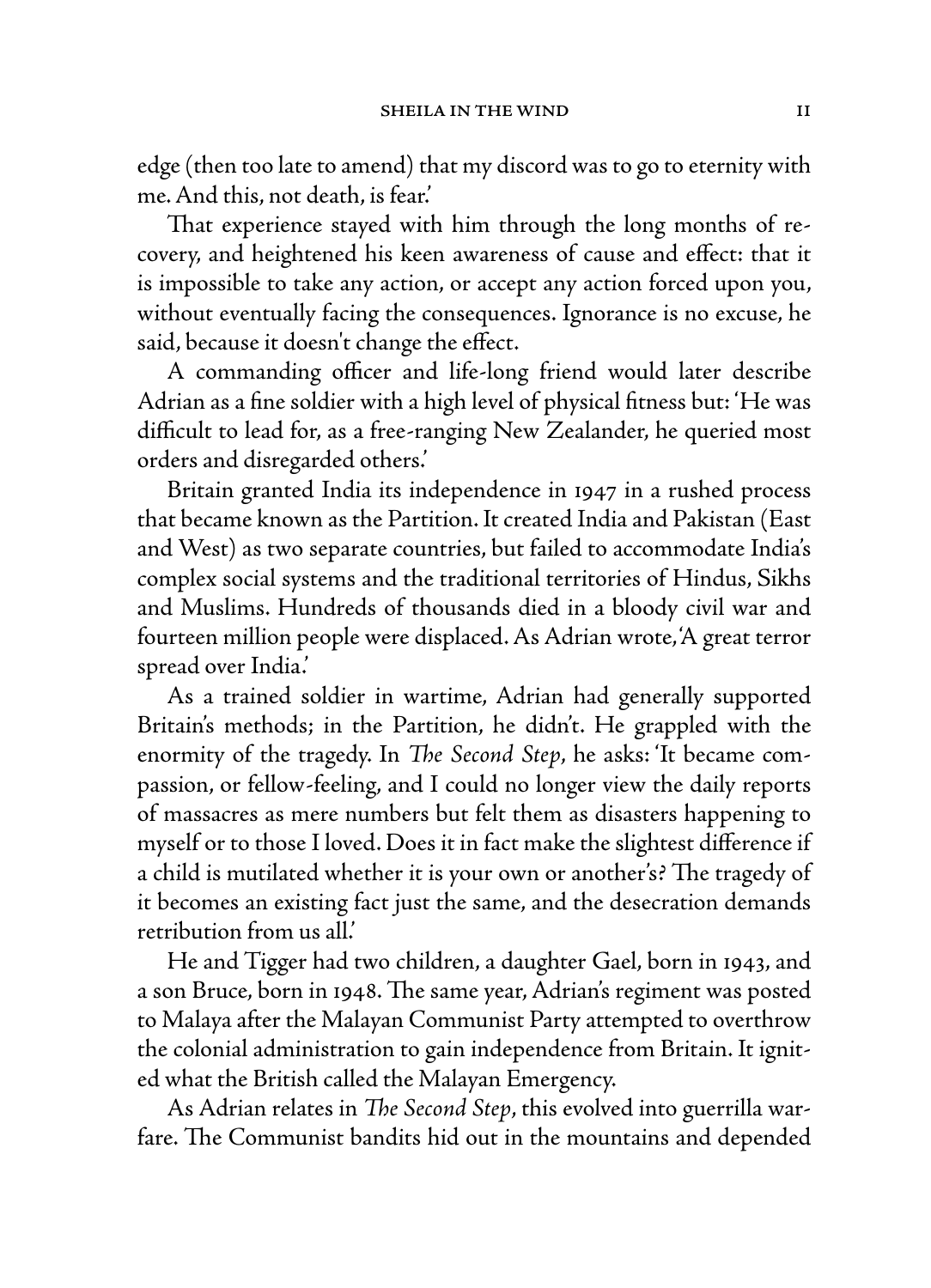on raiding the villages in the lowlands for food. Britain's tactics included destroying the bandits' food supply by destroying the villages' rice paddies and livestock. Villagers who resisted were shot.

Adrian was Chief of Jungle Warfare, training officers and non-commissioned officers. He didn't support Communism, but neither did he support the atrocities to fight it. He petitioned his superiors to collect rice from the villagers on a credit system and then re-supply as they needed it, to prevent it benefitting the bandits, but his efforts were futile.

He was also disillusioned with his own country. Post-war New Zealand had adopted the Welfare State. What many acclaimed as a great advance in democracy, Adrian saw as a betrayal of what he had fought to protect in war: freedom. He believed the Welfare State made people dependent on the government, and if you are dependent, he said, you are not free.

Although Adrian was made a Member of the British Empire for his work in Malaya, the Emergency continued what the Partition had started: it manifested in Adrian what would now be called depression or post-traumatic stress disorder. Perhaps it was that fierce self-reliance that drove Adrian to his own solution: to resign from the army and sail from England to New Zealand.

As he wrote in *The Second Step*: '… having experienced so much discord among people over the preceding ten years, it seemed sensible to seek harmony away from people because all the discord I had seen had been man-made.' Adrian left his wife, daughter Gael, and son Bruce in Malaya to begin his voyage from England. About six months later Bruce died suddenly of natural causes, at eighteen months old.

In England, Adrian briefly owned the forty-foot Aldous gaff-cutter *Ayesha*, but she was unsuitable for long voyages. He bought *Sheila II* and made the six-year voyage recounted in these pages. In 1953, Tigger petitioned him for divorce.

In 1959 Adrian married Dr Tamsin Lee. He promised her that his solo sailing voyages were over, but when my elder sister Sarah was a year old, the open sea called again. Adrian returned to England by ship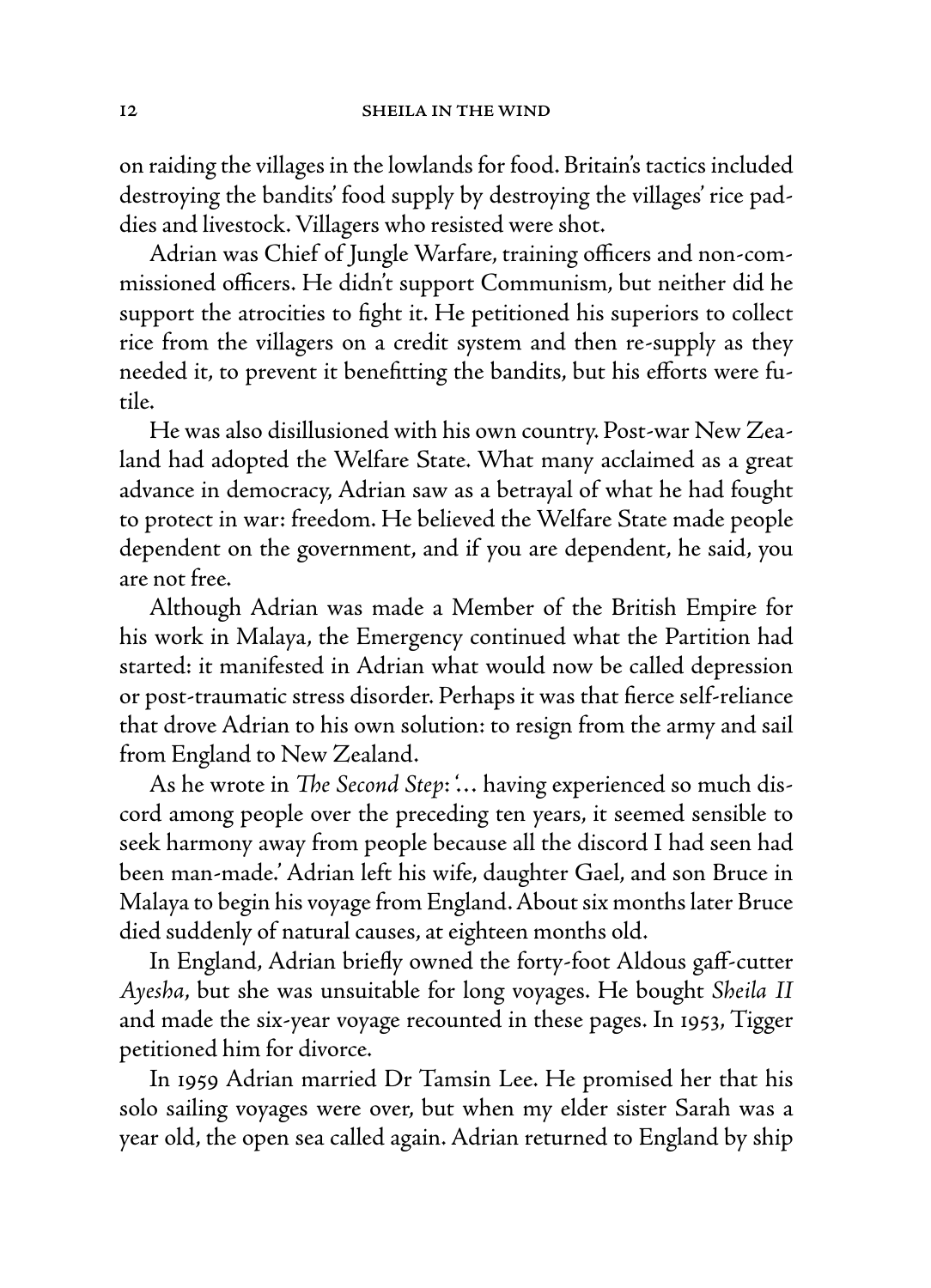and bought *Valkyr*, a Norwegian Folkboat, nineteen feet on the waterline. He sailed her via the Canary Islands to the Caribbean, through the North Atlantic and West Indies hurricane season, and through the Panama Canal to the Pacific Ocean and on to New Zealand.

*Valkyr* arrived at Nelson, New Zealand in darkness but the harbour was lit with the headlights of hundreds of cars, horns sounding, to welcome her home. Royal Akarana Yacht Club awarded its Blue Water Medal for only the second time to recognise the achievement. Adrian's third book, *Business in Great Waters*, relates this second voyage.

Nearing the age of fifty, Adrian became seamanship instructor at the Cobham Outward Bound School at Anakiwa in the Marlborough Sounds. I was born in 1963 and the following year Adrian led the wintering-over party at Scott Base, Antarctica, described in his book *The Year of the Quiet Sun*. He was awarded the Polar Medal in 1970.

Through the late sixties and early seventies he taught English in Takaka and later worked his own boat as a commercial fisherman. In 1975, increasingly dissatisfied with New Zealand's apathy against a numbing of individual freedom, he stood as independent candidate for the Tasman electorate. He stood again in 1984 for the New Zealand Party, but was not elected in either case.

Adrian would live to the age of seventy-five; his six-year voyage in *Sheila II* straddled the mid-point of his life but it didn't resolve his inner conflict. At sea he had lived as a spiritual soul and readily accepted what he called The Law: the balance of cause and effect. On land, he felt he betrayed that experience. His second marriage lasted seventeen years, but it never recovered from the hurt of him leaving for the voyage on *Valkyr*.

Through the mid-1970s to mid-80s, Adrian wrote three books: *A Man Called Peters*, *The Missing Piece* and *The Dolphin's Message*, all increasingly philosophical and challenging for most readers. He was desperate for people to understand—but defining that understanding eluded him.

Throughout the eighties he battled the issue of Accident Compensation, refusing to pay his levy because he believed it compensated people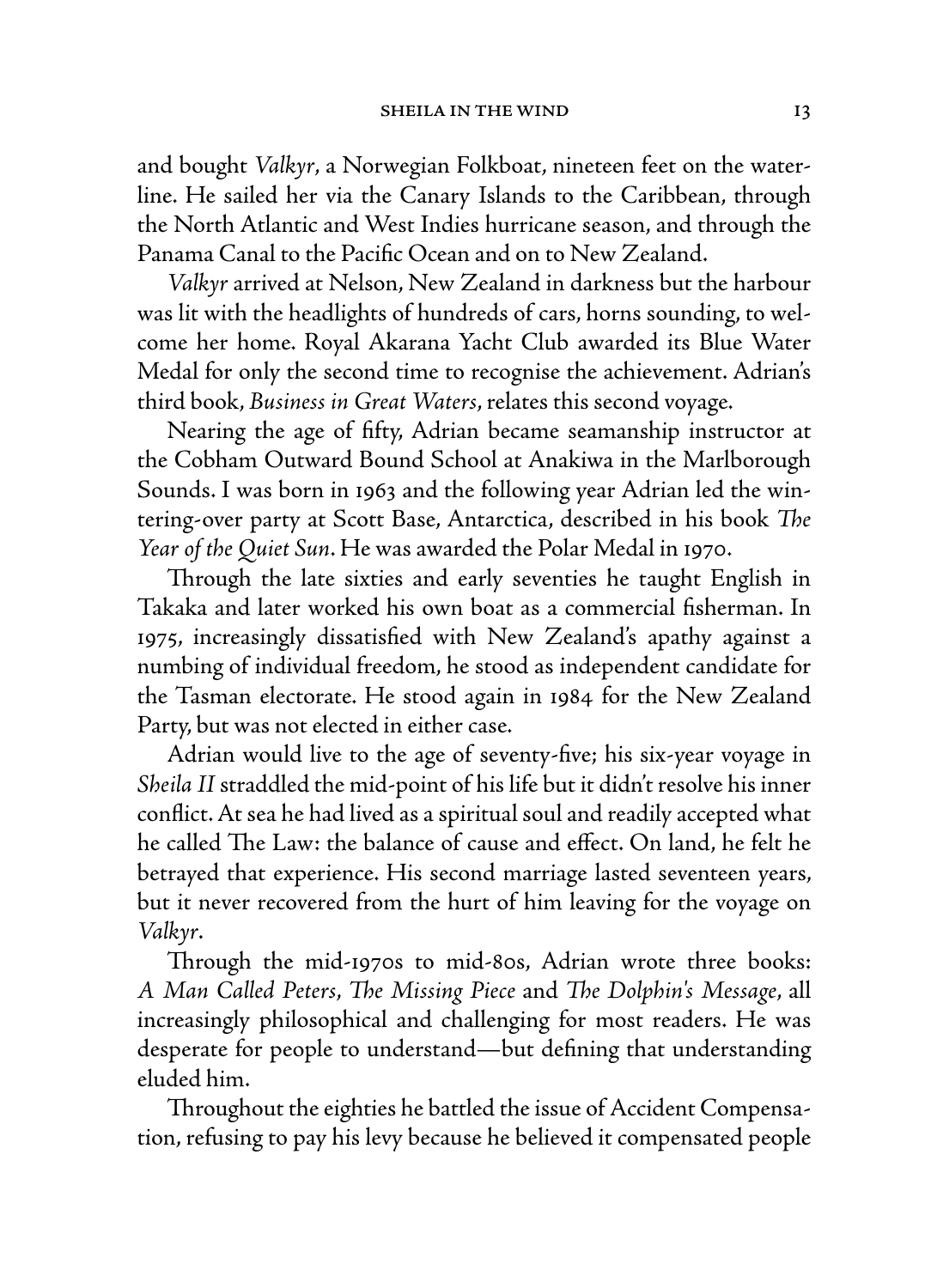for carelessness. Every five years, he faced charges for not signing the Census, which is compulsory and therefore to Adrian undemocratic. He went into the bush for six weeks to avoid being sent to jail.

As he neared seventy, the years under tropical suns and heavy smoking manifested what I describe as Adrian's last great adventure: cancer. It paralysed and disfigured one side of his face. He resisted conventional medicine, unable to believe in its healing beyond a physical level, and lived alone in his caravan at the Wairoa Gorge, near Nelson, always writing.

'The success or failure of fighting cancer,' he wrote, 'is not necessarily determined by death.'

People often describe Adrian as an eccentric. For others, he was a mentor, an inspiration. A week before he died at home on 14 June 1990, he said: 'I feel an overwhelming gratitude to life itself, and to share its beauty with another is now my awareness of God.'

He had finally found peace.

Rebecca Hayter *Golden Bay, New Zealand May 2020*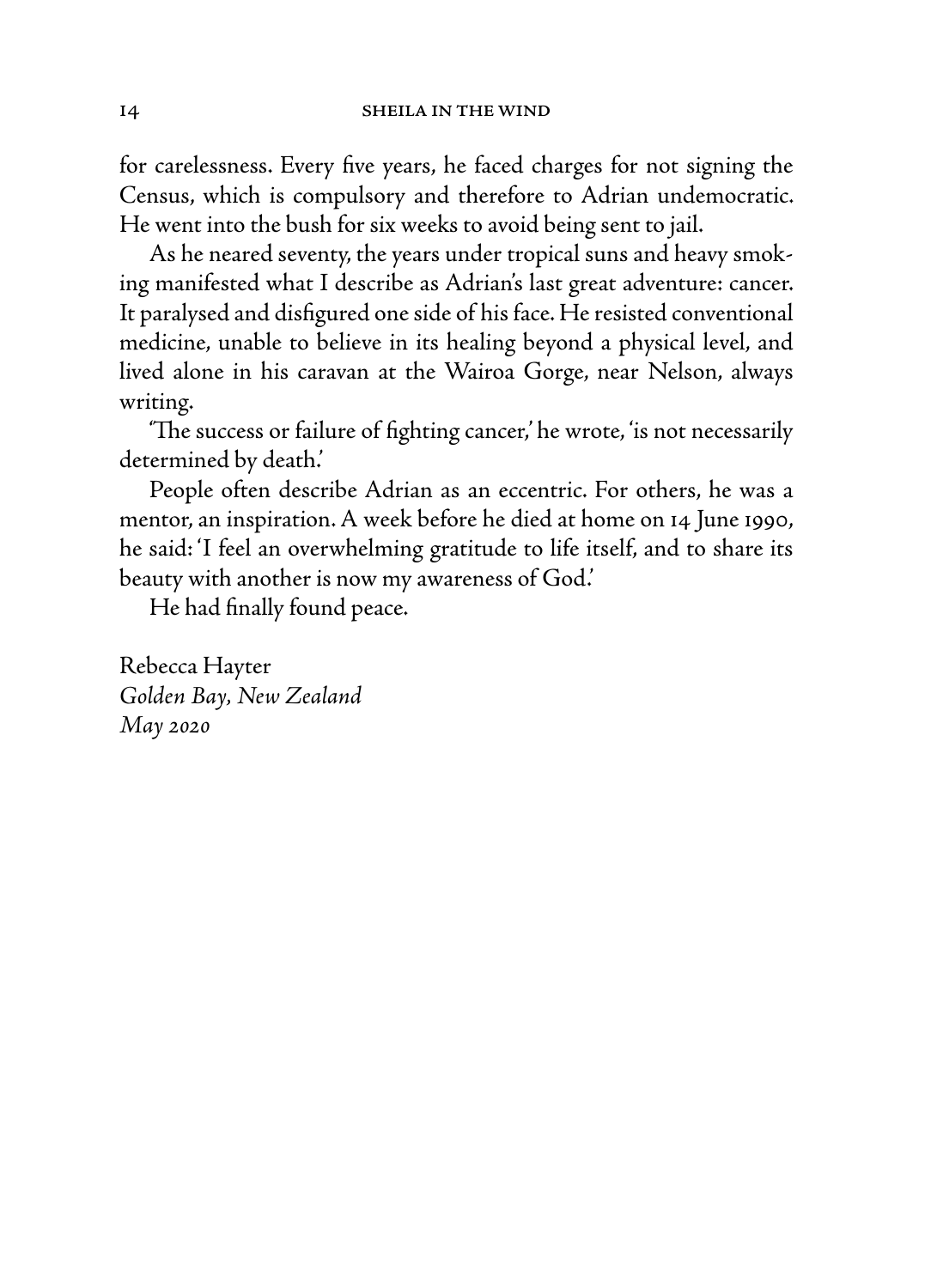#### **PREFACE**

The greatest difficulty in writing a book such as this is to reconcile the two widely conflicting aspects of it, aspects which in truth cannot be separated. This story of sailing a small ship over thousands of miles of open ocean could be written purely as an adventure story, except that the ship and the sea were only a means to an end. I used these in my search for something greater than either of them, and those thousands of miles have given me a clearer idea of what it is I seek and why it eludes me.

So perhaps this story should be written more as a philosophy but after much thought I know that the two aspects should be welded into one, as indeed they were in fact. Each had its effect for better or for worse upon the other, and neither would have been the same if left to stand alone; nor is it possible in a true story that either should do so.

But can such a story be written? The reader seeking adventure is not interested in the author's amateur ramblings into philosophy, while the thinker seeking to solve the basic problem which confronts us all, whether we are conscious of it or not, is not interested in handling a ship or messing about in boats. It is possible that literary technique could soften the impact of these two aspects, harmonise them into a smoothly readable book, but that would be the falsest tale of all. For this impact in actuality is often harsh, and our reactions to it affect what we see around us and what we ourselves become.

And so this book is merely a true story of the physical adventure, a truth that is incomplete, although it does contain some thoughts that will make strange reading from an armchair; but I am not reporting thoughts from an armchair. And some day perhaps I shall write the rest of the story, the other aspect of it, and so complete its truth and fulfil what I deeply feel to be an obligation, because a half-truth may do more damage than a lie.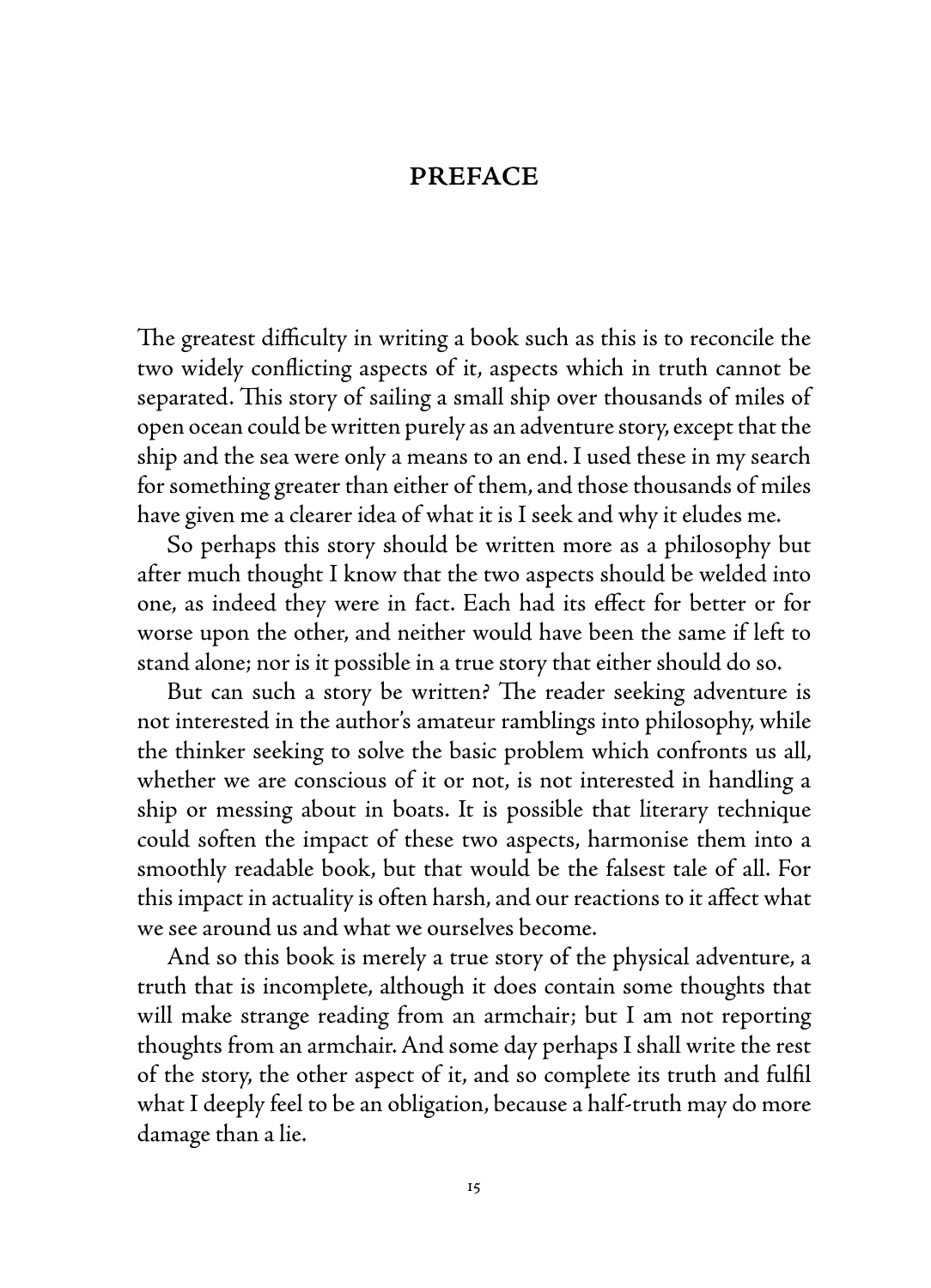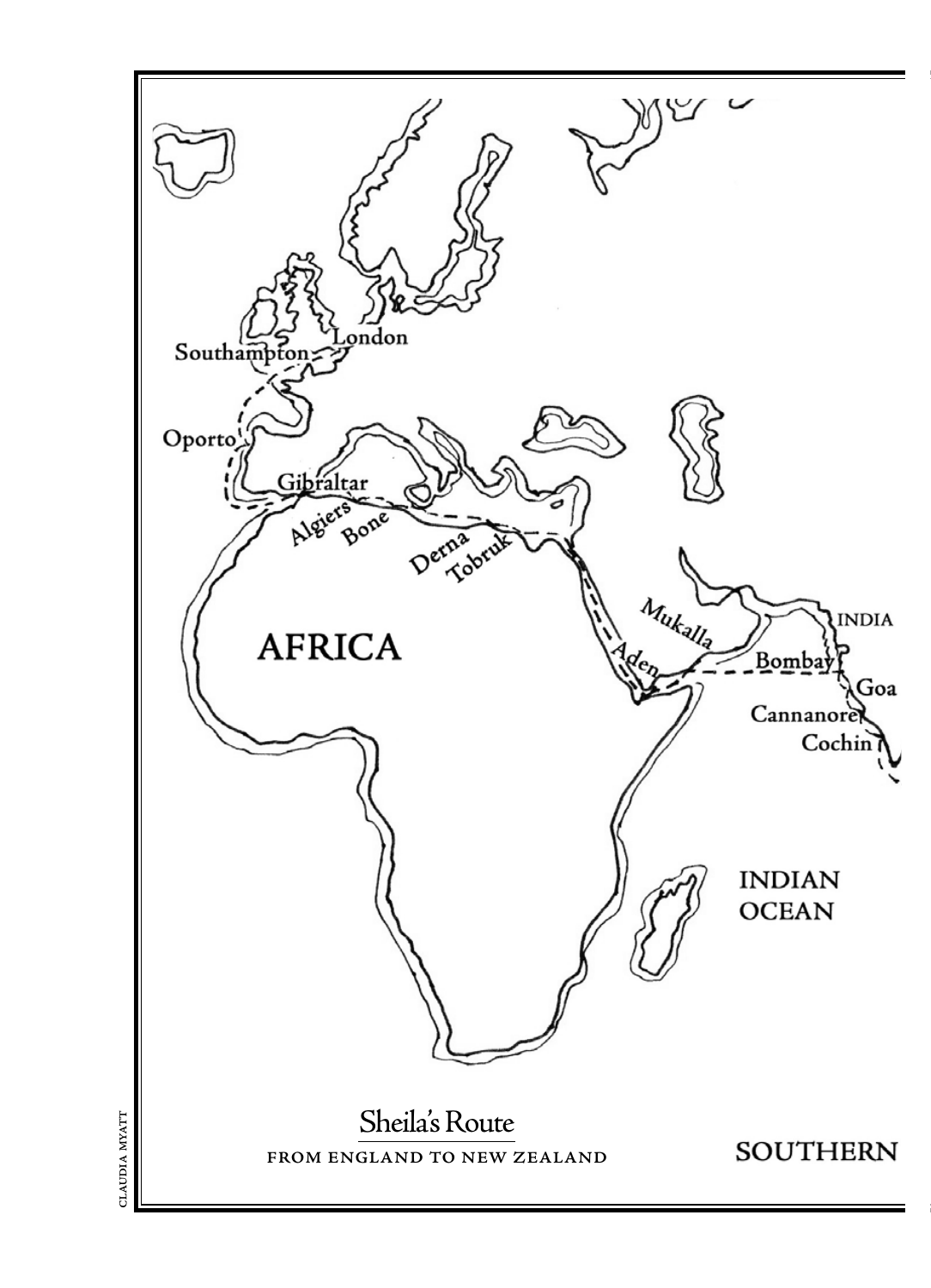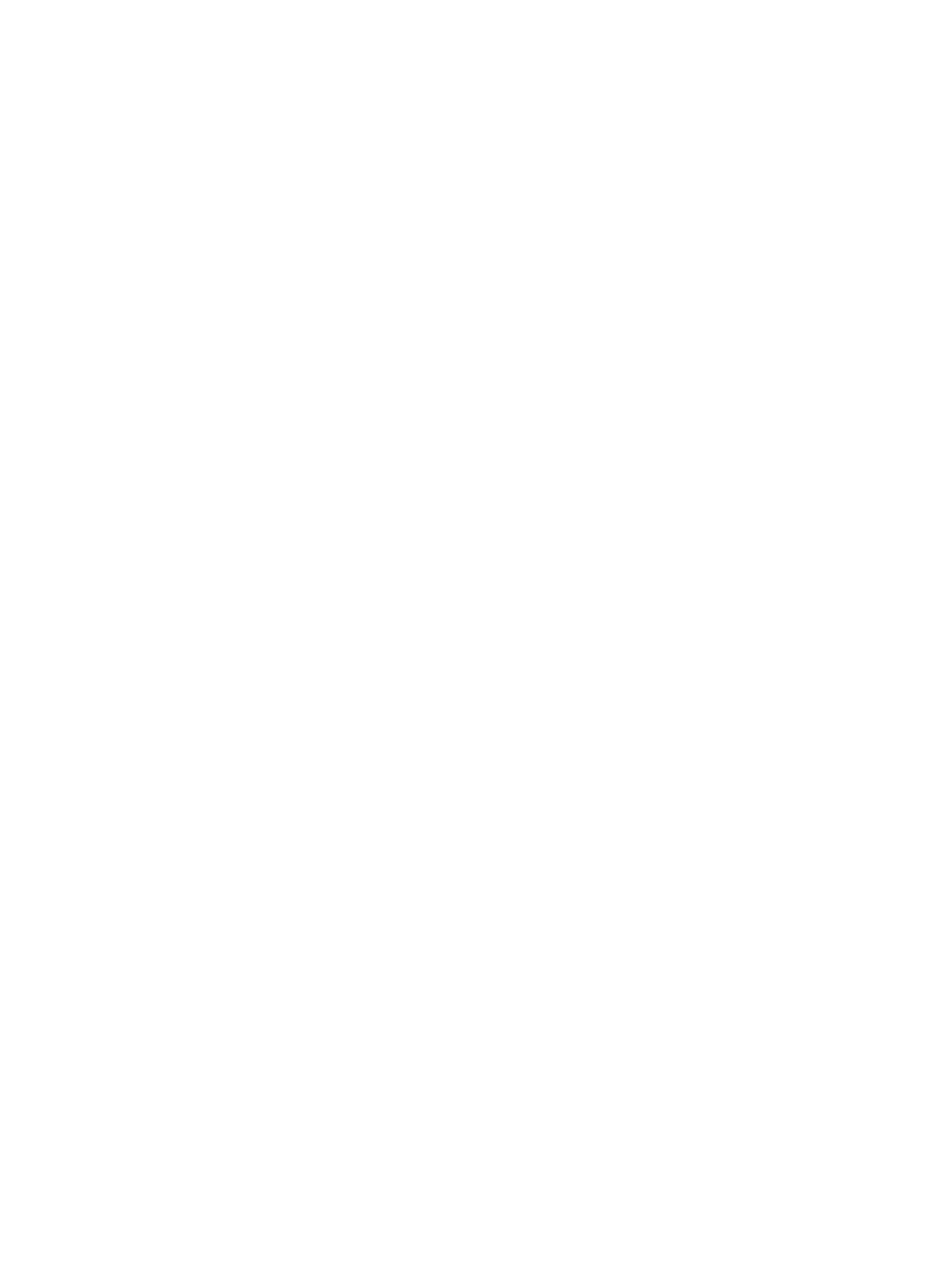

*Departure from England—the first gale navigational difficulties—exhaustion*

Some London papers printed the news that I was about to sail, and this was followed over the next week by a flood of more than a hundred letters from people who wanted to come with me. Few had any experience of the sea, and fewer still had any money to offer towards expenses.

Extracts from some of those letters will give a general impression of their variety, and how difficult all were to answer. One read: 'I am twenty-five years old, physically strong and pretty clued up—already I've made and lost three fortunes in different parts of the world, so you can see I'm the adventurous kind and am just the companion for you. At present I have no money but what's money anyway—all I ask is my keep and together we'll sail the world, overcoming all difficulties.' At the other extreme was, 'I'm now fifty but still fit and willing to work. Your venture is something I've always wanted to do, but have been prevented by obligations which could not be neglected. I don't mind if I die on this trip so won't be afraid, but will you please give me this last opportunity to do something I've wanted all my life? If you can't take me, know that my prayers will be for you. P.S. I have a little money and it is all yours.'

There were about ten letters from women and girls, some included photographs, three bore no address or signature. One was very confident: 'I am an adventurous person, more like a boy than a girl, and love to do crazy things. I'm never afraid and will do everything you tell me to (love, honour and obey!). Take me.' An anonymous letter said simply, 'I have just seen your photo and would love to come with you. You look so lonely—I too am lonely. I will pray for you and hope to meet you some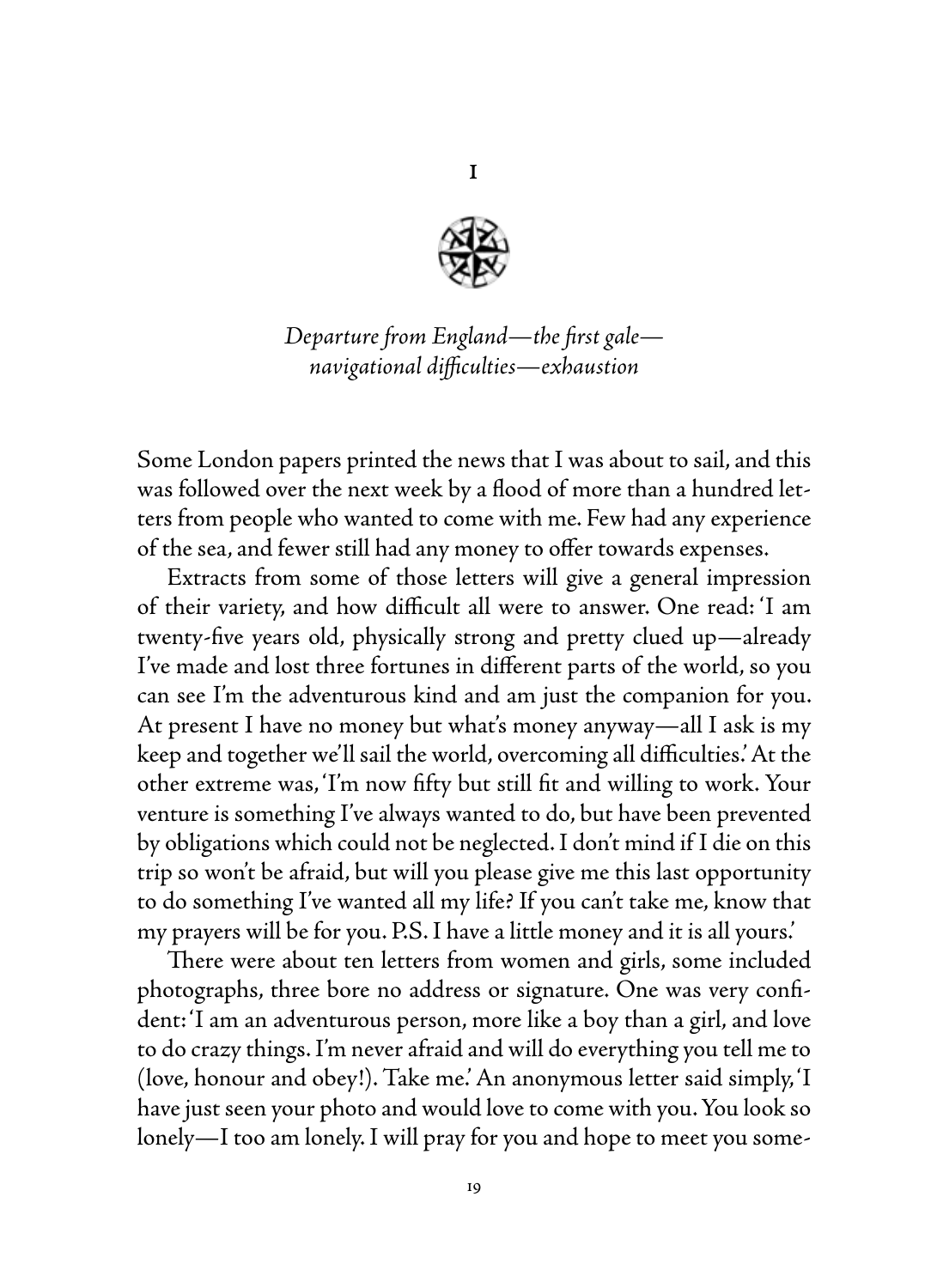day.' The dreams people have, the escapes they seek, and the dreadful loneliness some feel: I knew them all.

All those letters (except the anonymous ones) requested early replies. Many I wanted to answer, not only to say 'no' as gently as possible, but to thank them also. At this time last-minute arrangements demanded full attention, and so I drafted a reply which would do for them all, and had copies typed and addressed to the writers. That letter must have seemed very unappreciative, even callous, to some; should any of them read this I hope they will understand and forgive.

The last night I went along to the Ship Inn. The Ship, only yards from my mooring in the river, had been a second home to me over the past year. Paddy and Peggy (mine host and his wife) had been very kind to me, from introducing me to other guests so I would not become too much of a recluse, to putting me to bed and looking after me when I was ill.

This was the night—all worries were over and payments were made and I was free to sail, my drinks were on the house, many friends were present; the stage was set for a hilarious celebration. I hardly said a word the whole evening. Terrified! It is strange how you can plan, work and sacrifice towards a thing for months, and yet only when it is within your grasp do you fully realise the enormity of what you're doing. I suddenly realised I was about to emulate what people read of with awe—Slocum for instance. Taking another whisky I asked myself who the hell was I to emulate Slocum? A telegram handed to me during the evening did not help. It read, 'Adrian don't do it.' Then someone else told me that the local betting was seven to one against my ever clearing the English Channel. Thank God he told me. I left the party and went to bed, miserable!

Next morning, Saturday, 12 August, 1950, I slipped quietly away from the Berthon Boat Company, motored past the Royal Lymington Yacht Club unnoticed, much to my relief, turned off the engine and put on sail with two reefs down. The first thrill of this venture came as *Sheila* lifted to the swell and heeled to the first gust by Jack-in-the-Basket at the mouth of the river. The 1400 miles to Gibraltar seemed like a trip to the moon.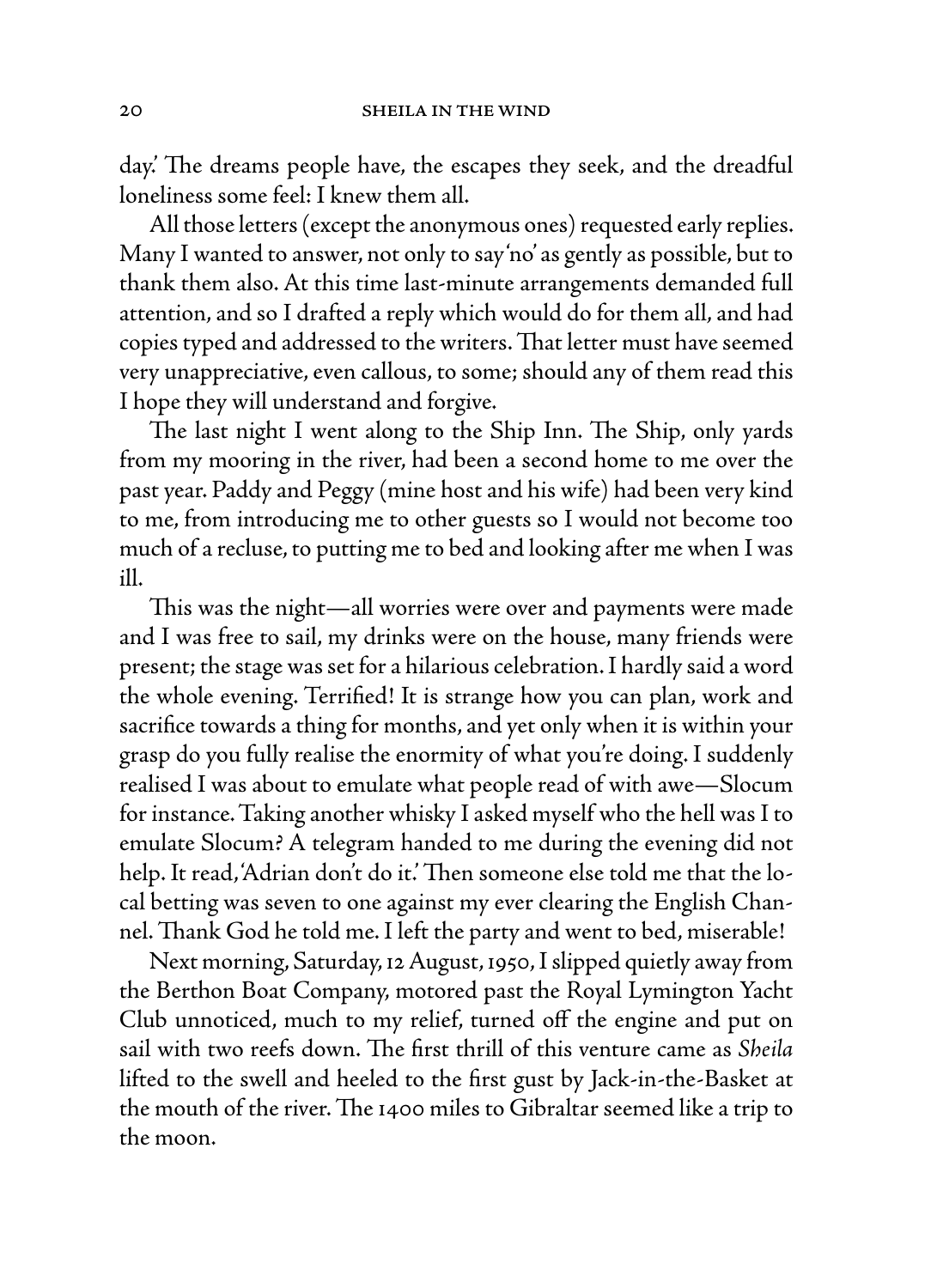All that night I beat down Channel against a gusty sou'-wester. It rained a lot, and I was twice nearly run down by steamers coming up from astern. It was so unusual sitting alone in the darkness of the exposed cockpit, huddled against the cold and wet and partly bemused by the one tiny compass light, that I felt I was a mere solitary atom in a great empty void and forgot about shipping. The noise of their engines made me turn around to see the red and green lights, with the masthead lights in line.

I slept for an hour the next day but stayed at the helm all that night; there was too much shipping about to sleep safely, apart from the fact that it takes time to get used to sleeping alone at sea, leaving the ship to look after herself. That night the mizzen cross-trees broke in a squall and next morning, being very tired, I decided to go into Teignmouth where there were friends.

Being somewhat unfavourably impressed with my first taste of single-handed seafaring, after an agony of thought I wired a friend that a berth was his if he still wanted to come. The agony of thought—it is amazing how difficult it is to know your own mind, and amazing too how you can argue yourself into anything. All the arguments I had rejected for taking someone with me I now enlisted as being obvious common sense. However deeply honest I tried to be with myself, I just did not know whether I was giving in or being sensible. So I sent that wire, leaving the decision to some power knowing better than I. Next day a wire arrived saying he could not come, and the day after a letter in fuller explanation. All the arguments I had used over the last six months for not taking him and which he had rejected, he now quoted as reasons for not being able to come. 'But,' he added, 'if you're stuck and feel you can't go on alone, I'll sell out and come with you.' That was a generous remark, so I wrote back and said of course I could go on alone—and only then felt that I really would.

On the 19th the Met. Office told me the weather was uncertain until the outcome was decided between a depression over Iceland and an anti-cyclone over Central Europe. The issue had still not been decided on the 20th or even the 21st, and so I sailed that morning. An extract from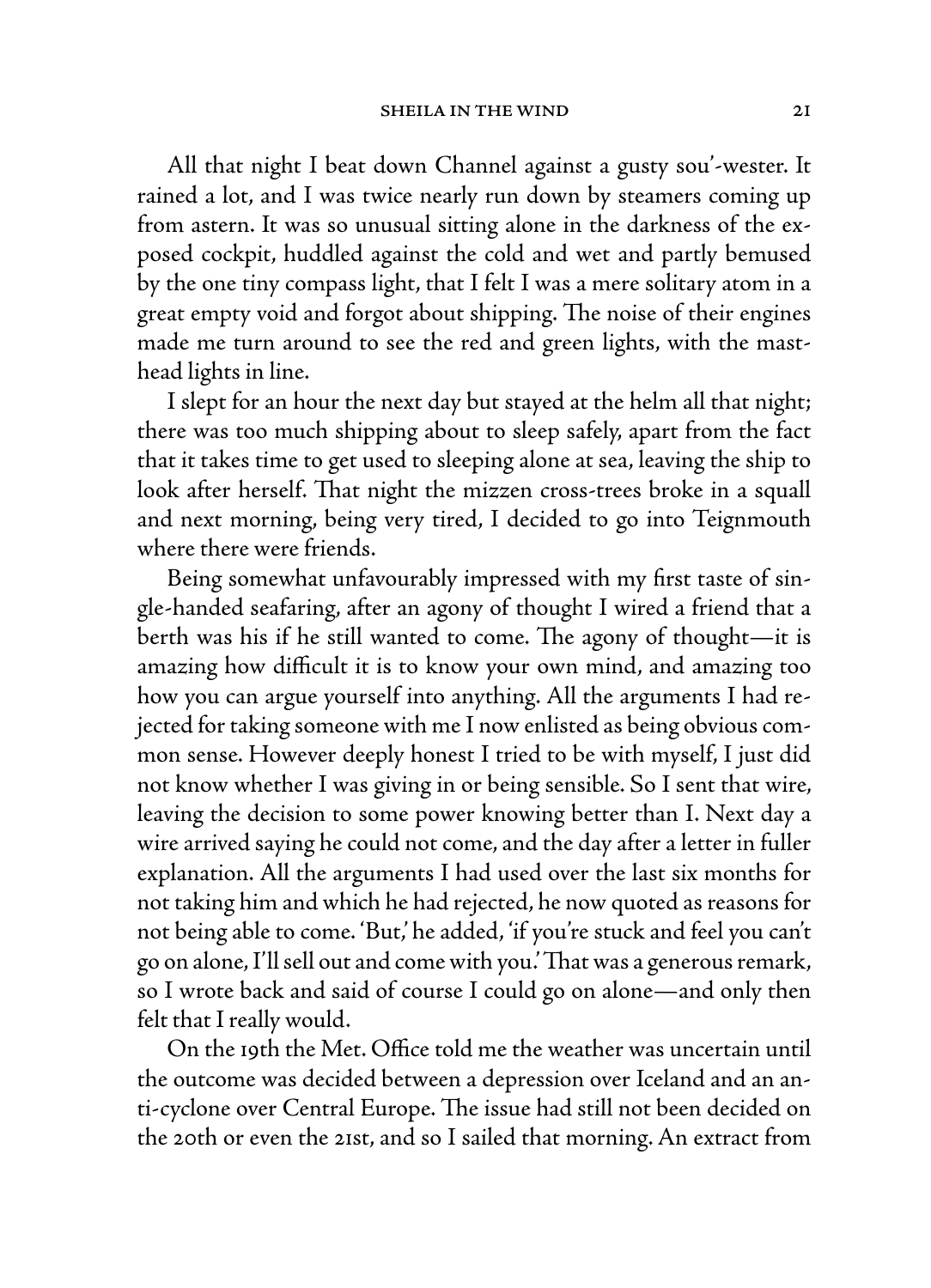my diary written after sailing tells of that better than my memory now:

It is a strange feeling starting off on a trip like this—God knows how or where it will end. I can still see the white houses and hotels along the front, the red cliffs, the steep forehead of the Ness, and behind are the green hills of Devon. It is a beautiful day, a light southerly breeze and a warm sun. As I was getting the dinghy on board before slipping the mooring a young chap rowed alongside and asked to come with me. A launch caught me up going down the Teign, a photographer on board, and two reporters (one a woman) sat below while the photographer did his stuff. Later they remarked on my books—Charles Morgan, Huxley, Plato, Shaw, Tagore, and so on. The man asked, 'Are you in search of a new philosophy?' and the woman, 'Is there a girl at the other end?' They were nice.

Now the launches and speed boats have gone, I've had lunch, cleaned up, and am enjoying the sun, looking back on the England I've grown to love so much and wondering if I'll ever see it again.

During the first two days out of Teignmouth, the wind was erratic and I was continually changing jibs, reefing and unreefing, and snatching odd hours of sleep during daylight because of the fear of being run down at night. The glass dropped slowly and steadily, assuring me by the evening of the 23rd that I was shortly going to experience my first gale.

The gale developed next morning so I hove to and for the first time changed to storm canvas. I had practised this in port, but it was a very different matter at sea. Before beginning I read it up again in the text book, and the only thing that this forgot to mention was the most difficult part of the whole procedure—how to stay on board while doing it. In such jobs, when both hands are used, you hang on with your legs, the crook of an arm, the point of your shoulder, and often use your teeth as an extra hand.

I had fervently hoped that I would not meet a gale until I had gained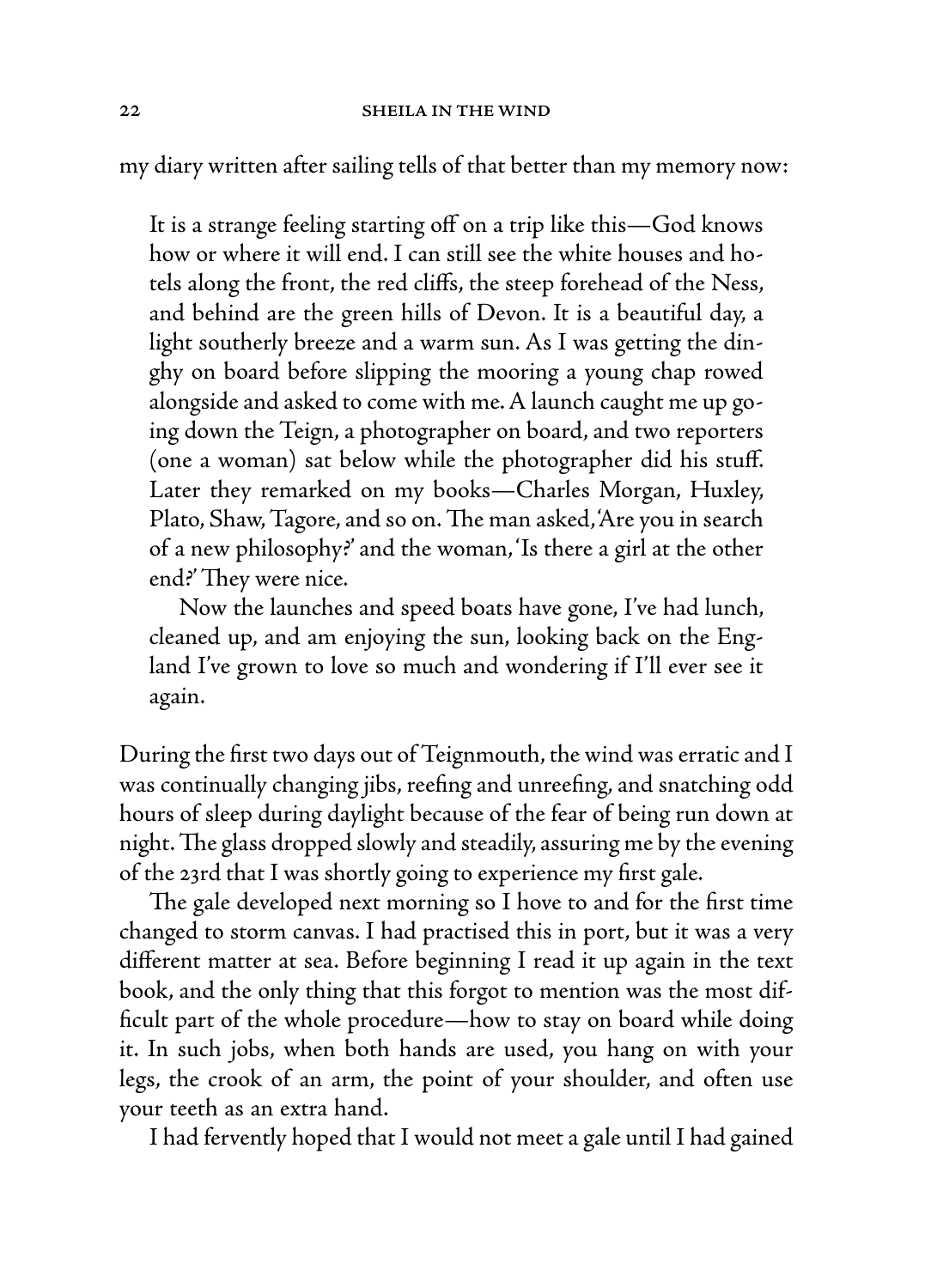some experience of the sea, but running straight into one was the best thing that could have happened. I sat for hours in the open cockpit as *Sheila* lay hove to under storm canvas, because being down below under closed hatches frightened me out of my wits. Whenever a breaker crashed on board it sounded as if the masts had gone, planking and timbers smashed to pieces and immediate sinking was inevitable. I'd rush to the hatch, tear it open expecting to see chaos, to view *Sheila* as if nothing had happened; and nor had it. Later, common sense told me that if a breaker did smash in the decks I would know about it without the need to look above.

Also when below there was a feeling of neglecting the ship, of not being ready for emergency at the time it was most likely to happen. For the next forty-eight hours of that storm I hardly left the cockpit, and during that time I did nothing for the simple reason there was nothing to do. The sails were set hove to, reduced to their smallest size, the helm was lashed, and I could do no more but leave it to the gods. I was wearing myself out quite unnecessarily and very stupidly.

This gale also gave me the essential confidence that *Sheila* could look after herself in big seas. Time and again a huge steep sea, a veritable wall of water, seemed to fill the sky above and I'd think, 'She can't get over this one,' and *Sheila* rose gracefully, somehow slipped around the jagged crest, and sank easily into the next trough.

I had no idea whether or not *Sheila* would sail in that weather under storm canvas, and there was only one way to find out; it was something I had to know for the safety of future navigation, when storms might catch me in congested waters or close in to a lee shore. That sail proved to be one of those thrilling, fantastic experiences you never forget—like your first solo loop in an aeroplane, your first fast run on skis, anything in which temerity and doubt are banished to leave a whole new field of adventure open to you. And adventure in this light is freedom.

I had splashed through rough seas in a motor launch around the coast of New Zealand, but here in the Channel there were noticeable periods as we climbed the hills. From the top was a view to all horizons, of the long lines of rolling white-topped seas and the deep watery val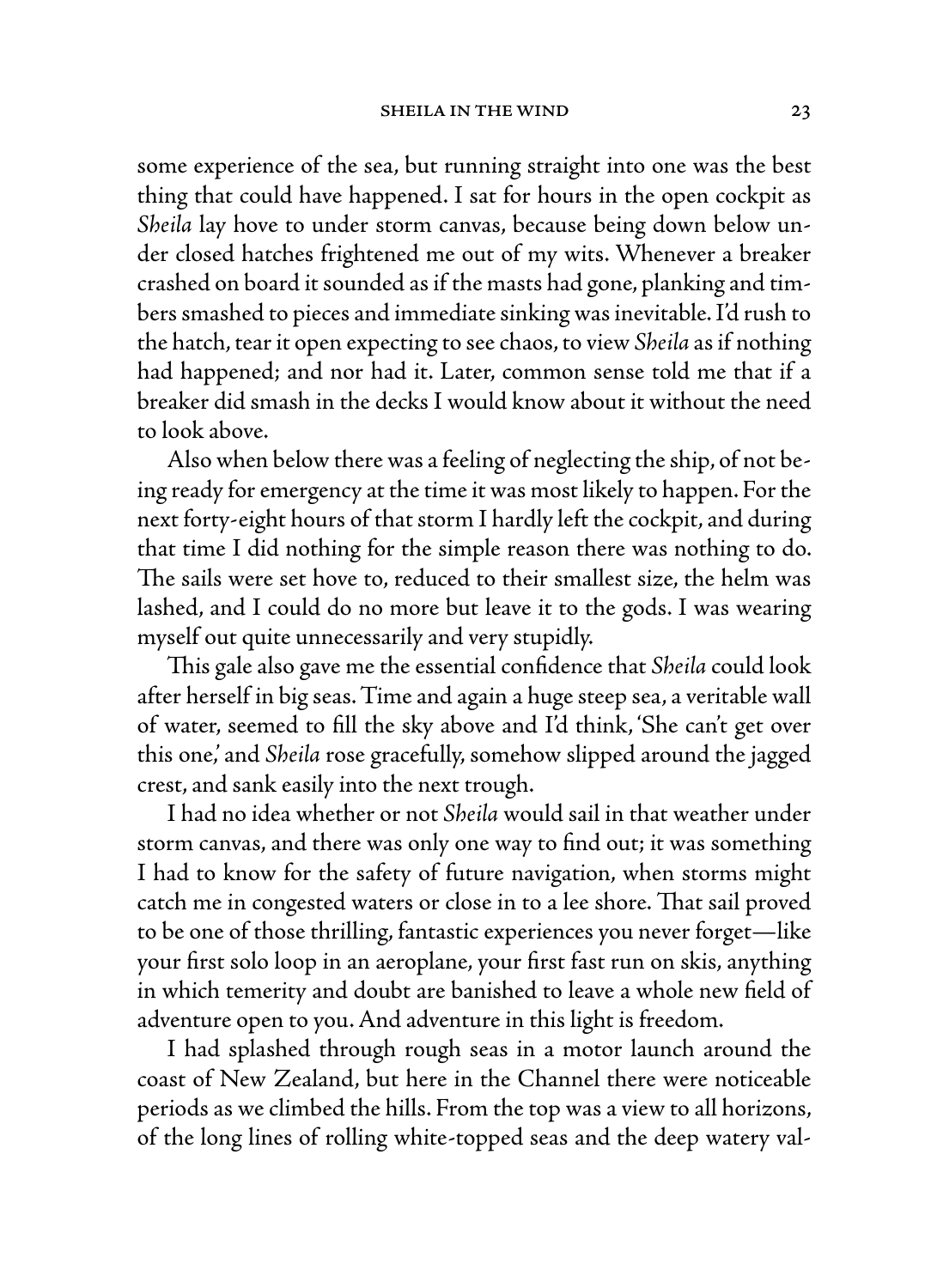leys between them. Sometimes *Sheila* slid swiftly down the steep slope into these, at others her bow hovered before we fell headlong down a watery cliff to the valley floor below, only to land, it seemed, on rubber cushions. *Sheila* said, 'You look after me, my boy, and I'll look after you.' And that was fair enough; it was like being back with Gurkha troops.

Over the next two days I got very tired. I only slept by day in hour snatches and this robs sleep of much value, delaying fatigue enough to carry on for a few more hours but building up no reserve of energy. The long night hours in the exposed cockpit were bitterly cold; there was much spray, at times breakers smothered the ship, and heavy belts of rain added to the misery.

In these days too I overworked myself through sheer inexperience. I'd think the wind had eased, and change from storm canvas to the closely reefed mainsail only to overburden *Sheila* unmercifully, and have the weary process of changing back again. I had little knowledge of what stresses and strains *Sheila*, the rigging and the sails could take, which also led to much anxiety and needless worry.

(Prior to this voyage I had never been out of sight of land in a small boat. Since arriving in England a year before, I had sailed mainly around the Solent, putting the theory of the text books into practice; before that I had only once before stepped on board a yacht when a Christmas party had called at my home on D'Urville Island, New Zealand. We youngsters had gone on board to 'see inside'—beyond this and brief outings in sailing dinghies my yachting experience was nil.)

I wrote, 'I have to stay awake all night in case of shipping. It's bitterly cold and I'm not really enjoying this very much. There are several ports on both the French and English coasts within easy reach, but I know if I go into a port without beating this ruddy gale I'll never leave land again.'

Then came the first Sunday, and a blessed day indeed, a beautiful sunny day with a gentle wind, and the seas died to let *Sheila* sail herself happily towards Ushant. I brought out the soaking mass of clothing from below to dry on deck, and cooked myself a curry lunch. When stripped to change into dry clothes I was amazed to find that my body was black and blue from head to foot, and in the most unexpected plac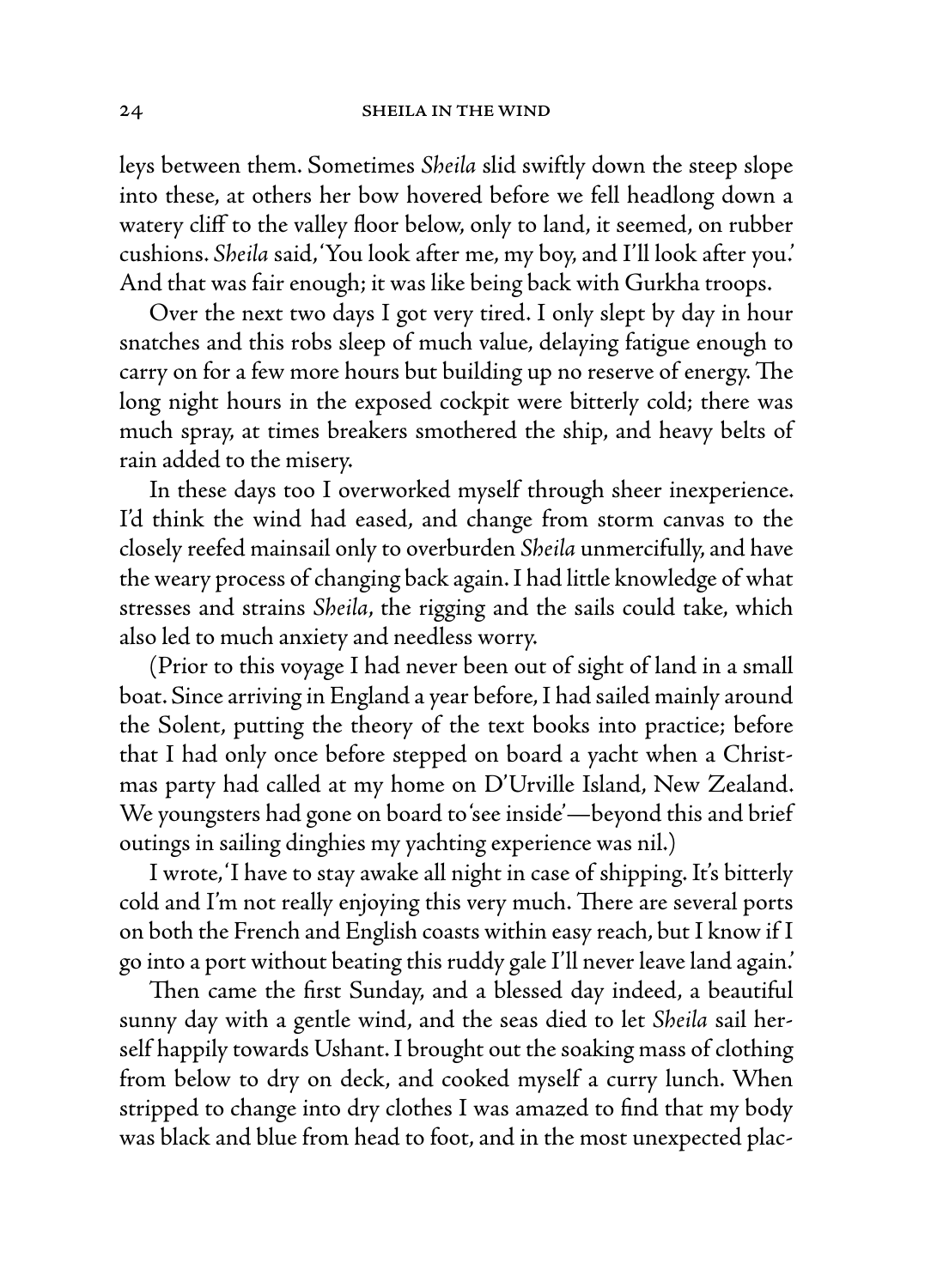es, from being knocked around during the rough weather.

That night I put lights in the rigging and slept dead to the world until eight o'clock next morning, and it was a beautiful morning. This was the first real sleep I'd had since leaving, and there was something wonderful and strangely exciting in waking to such a lovely day out of sight of land, of ships, of people. And that new world was me.

With dusk a strong westerly came in from the Atlantic, driving *Sheila* hard across the increasing seas to fly past the winking light of Ushant—spray flying, flashes of blue lightning and giant rolls of thunder, and sometimes the moon shone briefly between the towering white columns of the thunder-clouds to show the upward curve of the white sails, the wildness of the tossing seas and their racing black shadows. Ushant died astern and home waters were behind me.

The westerly continued all next day carrying huge seas before it, but lacking the viciousness of those in the Channel. I hove to for a couple of hours' sleep during the day, and sailed all through that night into the next dawn. I wanted to get out of the notorious Bay as soon as I could, and there were another 300 miles to go. I slept for an hour after dawn but by noon was steering so badly, half-dazed with fatigue, that I feared that if anything went wrong I'd be in no fit state to put it right. And once my head nodded forward as a sharp sea lifted *Sheila*'s quarter (the corner of the stern) catapulting me right out of the cockpit to land impaled on the lee stanchion. That was another lesson, and thereafter when tired in rough weather I always tied myself in with a lashing round the waist. I hove to and slept again.

Two hours later I shot out of my bunk and through the hatch with the realisation that a loud hooting in my dreams was real. A big tanker (the *Shelldrake*) was rolling heavily beside me, the skipper peering over the end of the bridge right into my hatchway, and I heard his laugh as I appeared frowsy and alarmed. They must have had a discussion before leaving their course to investigate this lone yacht apparently unattended. I regretted the intrusion, but was grateful to a ship which troubled to ascertain that help was not needed.

The weather looked black to the south-west, and as the day grew old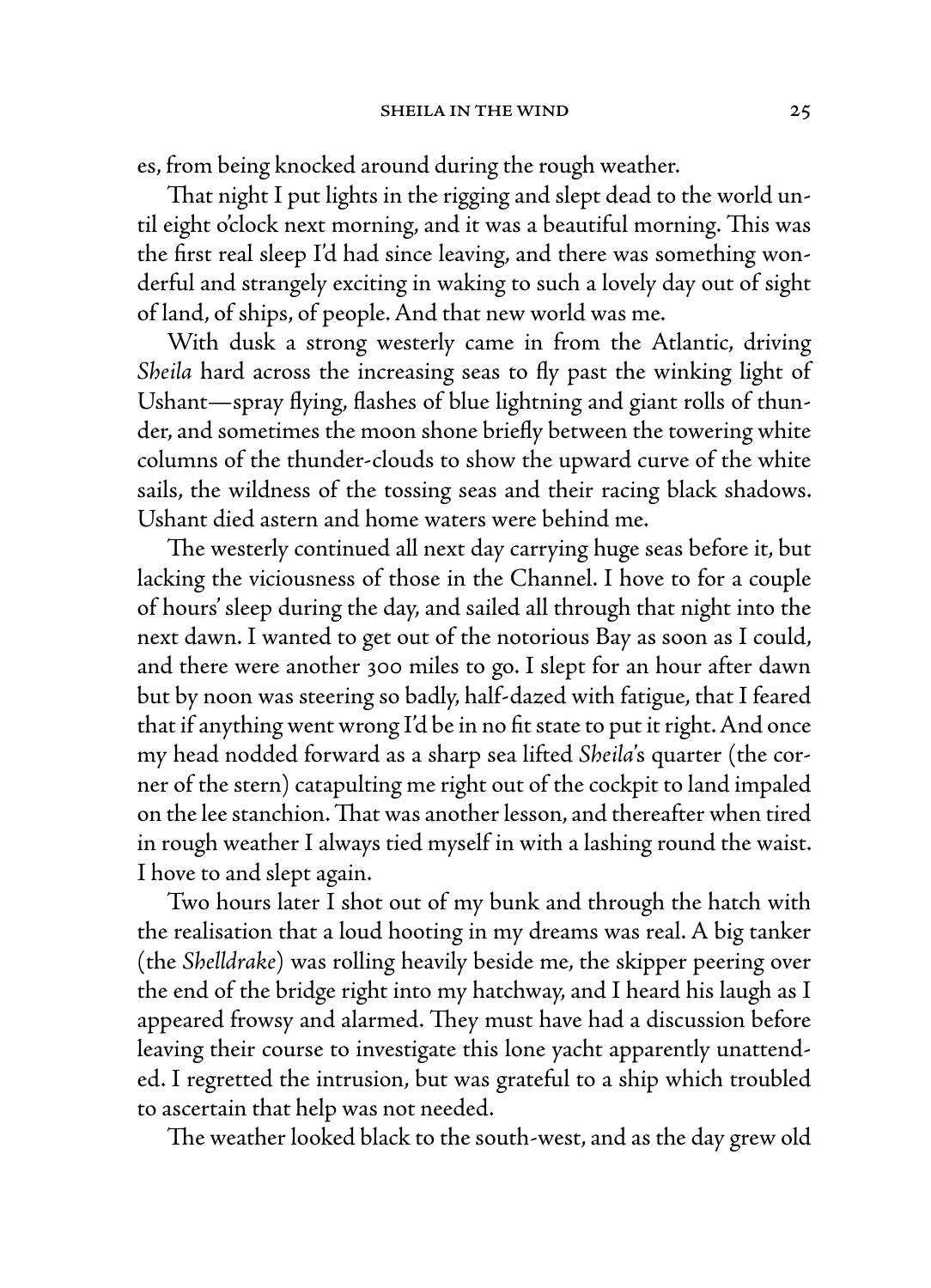wind came. I tore the mainsail badly getting it up, so changed to storm canvas and let *Sheila* sail herself away from the shipping lane so I could get more sleep during the night. I was too tired to mend the sail then.

Next day was fine with a gentle breeze, so I mended the tear and let *Sheila* sail herself to the south while I did all those things I ought to have done the day before. It is very damaging to morale to leave those things undone that you know ought to be done—'and there is no health in us'. How exactly that describes the feeling, of apprehension, of 'butterflies in the tummy'. It is also (I have found) the basic cause of bad temper, even when alone. The solution is obvious.

I ran the engine to charge the batteries, filled respective containers with meths., kerosene and petrol from the bulk stocks, cleaned the navigation lights and trimmed the wicks, tightened the port shrouds, cut out some chafe in the starboard runner (an extra back-stay for the main mast) and put in a long splice (copied from the book!). I gargled with antiseptic as I'd had a sore throat for a couple of days, washed up the dirty dishes and put them away, scrubbed out the galley, burnished the draining-board and de-greased the sink. Clothes and blankets were aired and re-stowed, spare sails neatly rolled and stowed, cabin tidied, ropes above deck coiled neatly, and the bilges pumped dry. In fact *Sheila* was as shipshape as the day she left, and after a shave I felt even better than I myself had on that momentous day.

Cape Finisterre was somewhere about 120 miles to the south, and as I'd now been four days out of sight of land I took a sun sight, the first ever. Before sailing from England I had started a correspondence course on celestial navigation, and gone to retired Master Mariners for instruction, but all these went far too much into detail for me. I can only understand theory when I put it into practice, and so having bought the necessary nautical tables and almanac I threw the papers on board for further study when the time came. The risk of such a system I offset by planning to keep about 100 miles offshore after sighting Spain, to allow for errors while under instruction. It would be impossible to miss Gibraltar, wedged in between two great continents.

The position line obtained from this sight ran near my dead reckon-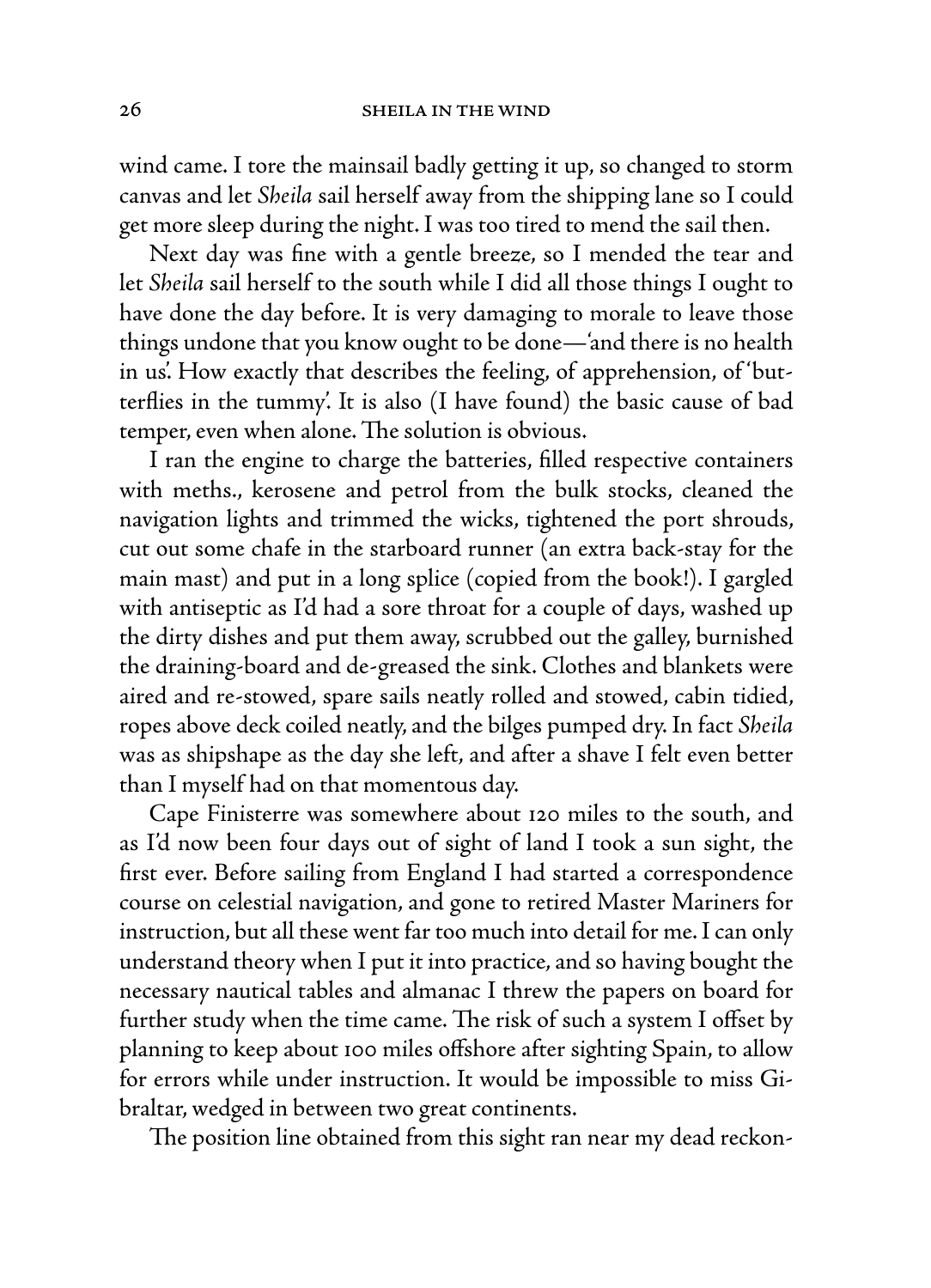ing (DR) position, and as clouds were coming up to obscure the sun I headed south-east to the shipping lane, which runs near enough in a straight line from Finisterre to Ushant. This line I crossed with the position line, and from the intersection laid a course for Finisterre. This showed up two days later.

The next four days and nights were spent mostly encased in a thick fog. There was a big lazy swell and little wind—conditions which give a sailor a glimpse of hell. If you leave up sail the rolling of the ship slams the sails and spars from side to side, jerking the blocks, wearing the sails, and chafing the gear; if you take sail down you understand the meaning of the term 'rolling her guts out'. The almost continual hooting of fog-horns on that busy shipping lane did not help to ease the strain. My fog-horn had made a raucous blare in harbour, but in that great white loneliness it sounded like a toy flute. Sometimes ships passed so close, but invisible, that their breaking wash smothered the side-decks.

As each day and night passed with little change in conditions I reached a stage of frustration which nearly drove me mad, and the engine was not much help because I wanted to save at least ten gallons of fuel in case of need in the confines of Gibraltar Strait. The noise or movement made sleep uncertain, and any breath of wind I used to the full, at whatever hour of the day or night it came.

Then I began to feel really ill, and searched desperately for the cause. A few days previously the tea jar had been broken, and rather than throw the tea away I'd sifted the tiny splinters of glass from each lot before use; perhaps some had been missed. Or perhaps some tinned food had been faulty, or perhaps the remains of some dread tropical fever still lurked in my blood. It felt like all of these—a splitting headache, extreme lassitude and depression, and a wracked tummy which in five minutes miraculously converted all solids into liquid. So I took no food and increased my weakness further.

Yet the ship had to be worked and I must have made progress which my diary is too vague to show. My log tells me that I took sights two days later, putting me forty miles off the Spanish Coast, which was safe enough.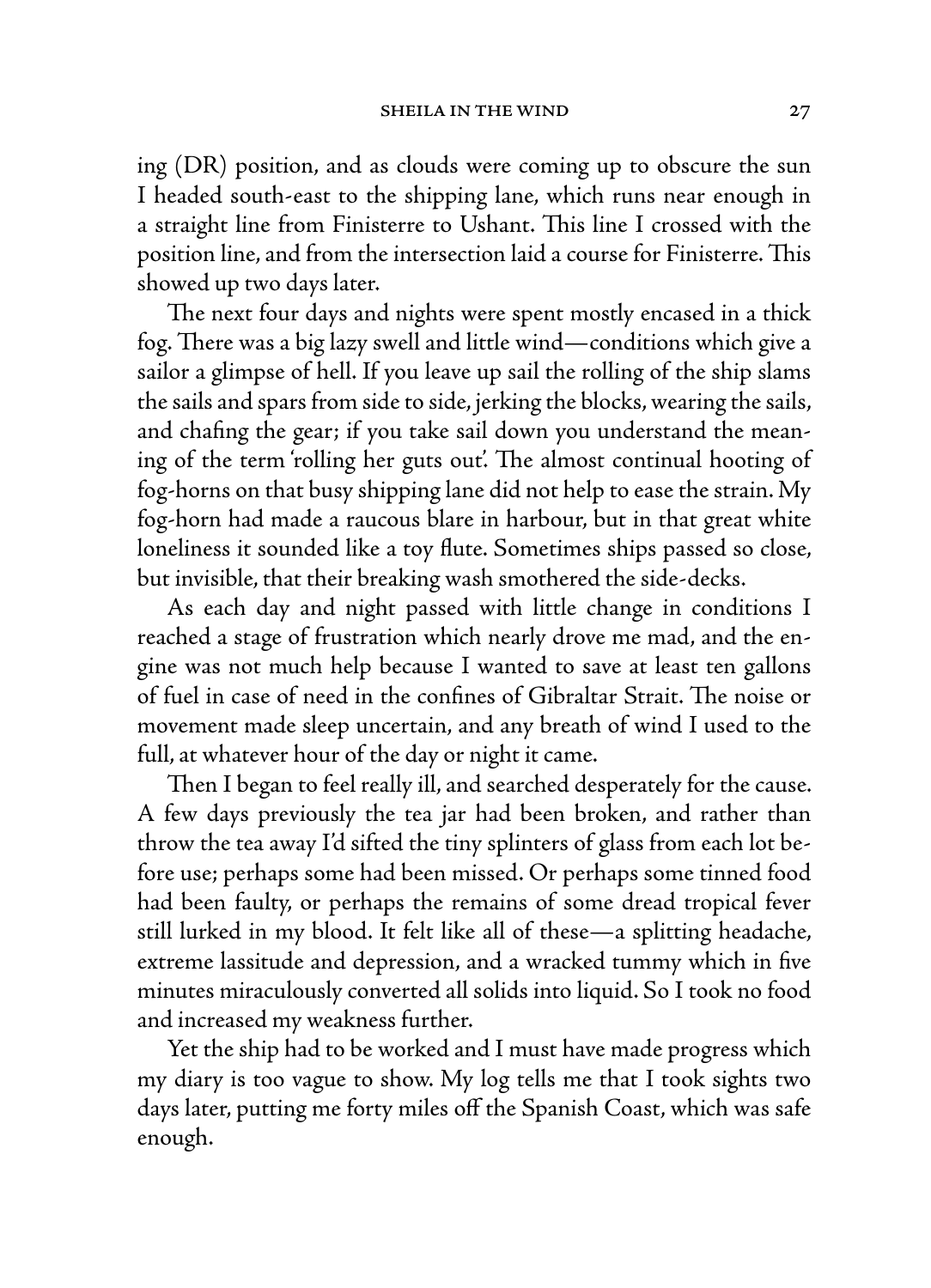Before going below to make a cup of cocoa at dusk I took a routine glance around the horizon, and to my horror saw a mass looming out of the fading light broad on the starboard bow. Compass bearings and the Pilot Book told me that I was inside a crescent shaped chain of islands composed of Berlenga and the Farilhoes, about forty miles north of Lisbon. There was no need to panic but that is exactly what I did.

I clawed down the sails and started the engine, turned northwest and tried to motor out against a steep sea and freshening wind. This was a useless waste of my limited energy and the engine's fuel, because *Sheila* can deal with such conditions far more efficiently under sail than under power. So I stopped the engine, hauled up sail, put in two reefs, and went on to the port tack. Sometime during the blackness of that night we passed the outer-most rock, when and by how much I don't know. Short tacks would have eliminated all risk; I had effected only two and then left *Sheila* to sail herself, taking a chance on the wind not changing, and going below to the dimly-lit cabin too tired and ill to do more.

The next day brought the crisis. I was standing in the cockpit leaning against the coaming when my knees buckled. My mind was strangely clear and detached as it watched my body crumple and sink into a huddle on the cockpit floor.

I came to some time later, noted that there was wind and that for some reason the mainsail was down. I dragged myself forward to the halyards, not daring to stand upright for fear of falling overboard, but I had not the strength to pull the sail more than halfway up.

It is hard to describe that humiliation now and so I quote from my diary (written up later that evening):

How I wept today—I vaguely remember sliding on to the floor of the cockpit, my head falling on to my doubled-up knees and sobbing my heart out; I tried to stop and just couldn't. All my stupidities seemed too big and yet unended, just as people who knew more of the sea, more of the Army, more of life, had predicted. My navigation is all to hell, I know nothing of handling a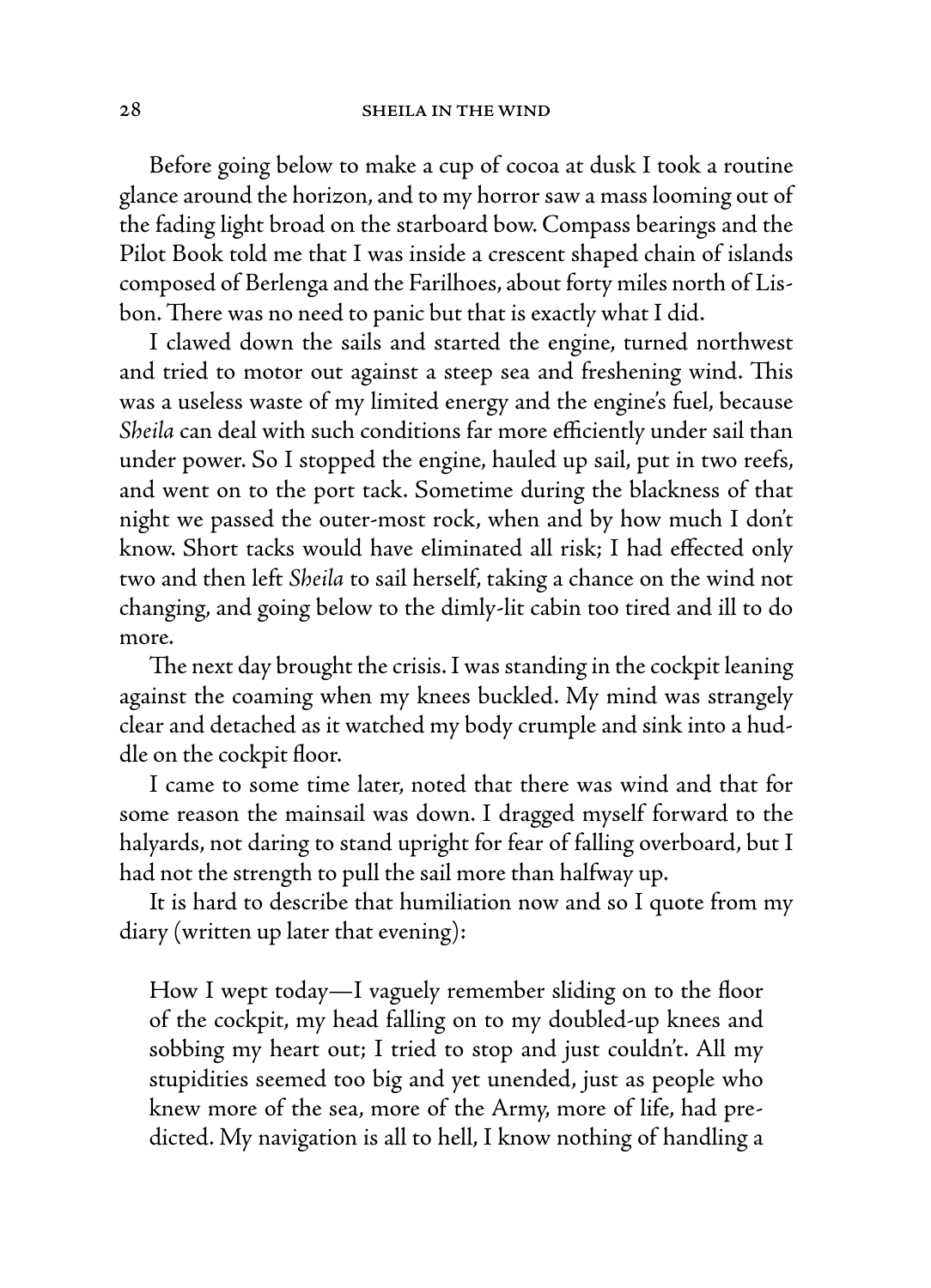ship and have killed myself trying, my capital's gone, my career's gone—oh brother, are you a failure?

I was laid completely bare and the whole world seemed to be in the watery sun looking down at me, so I went below as a wounded animal goes to hide in a cave, flinging myself on the berth as I thought to die. Then fatigue mercifully overcame the pain all through my body and I lost consciousness.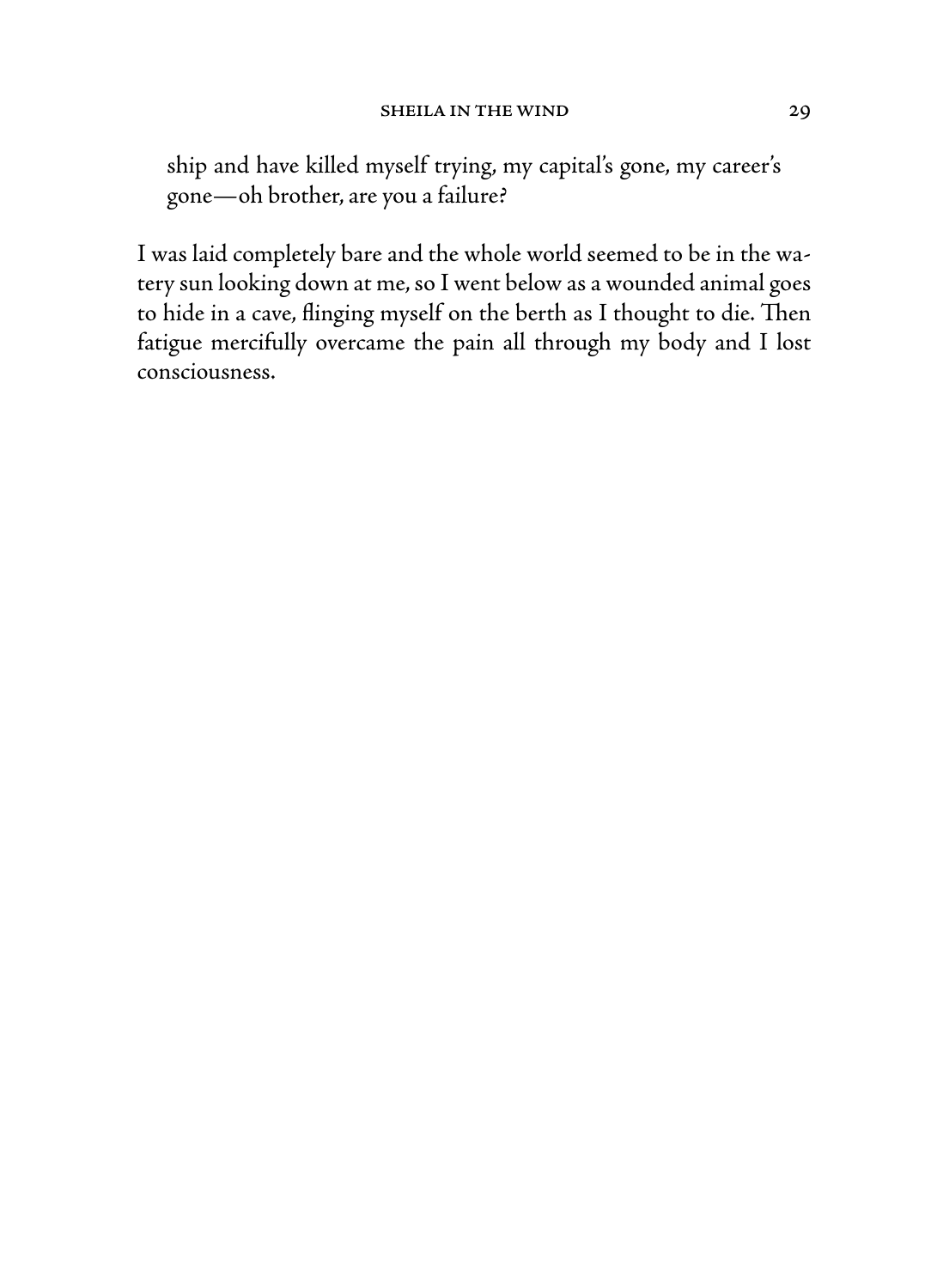



Anti-fouling *Sheila* as she lay against the Red House, Singapore

South-west Monsoon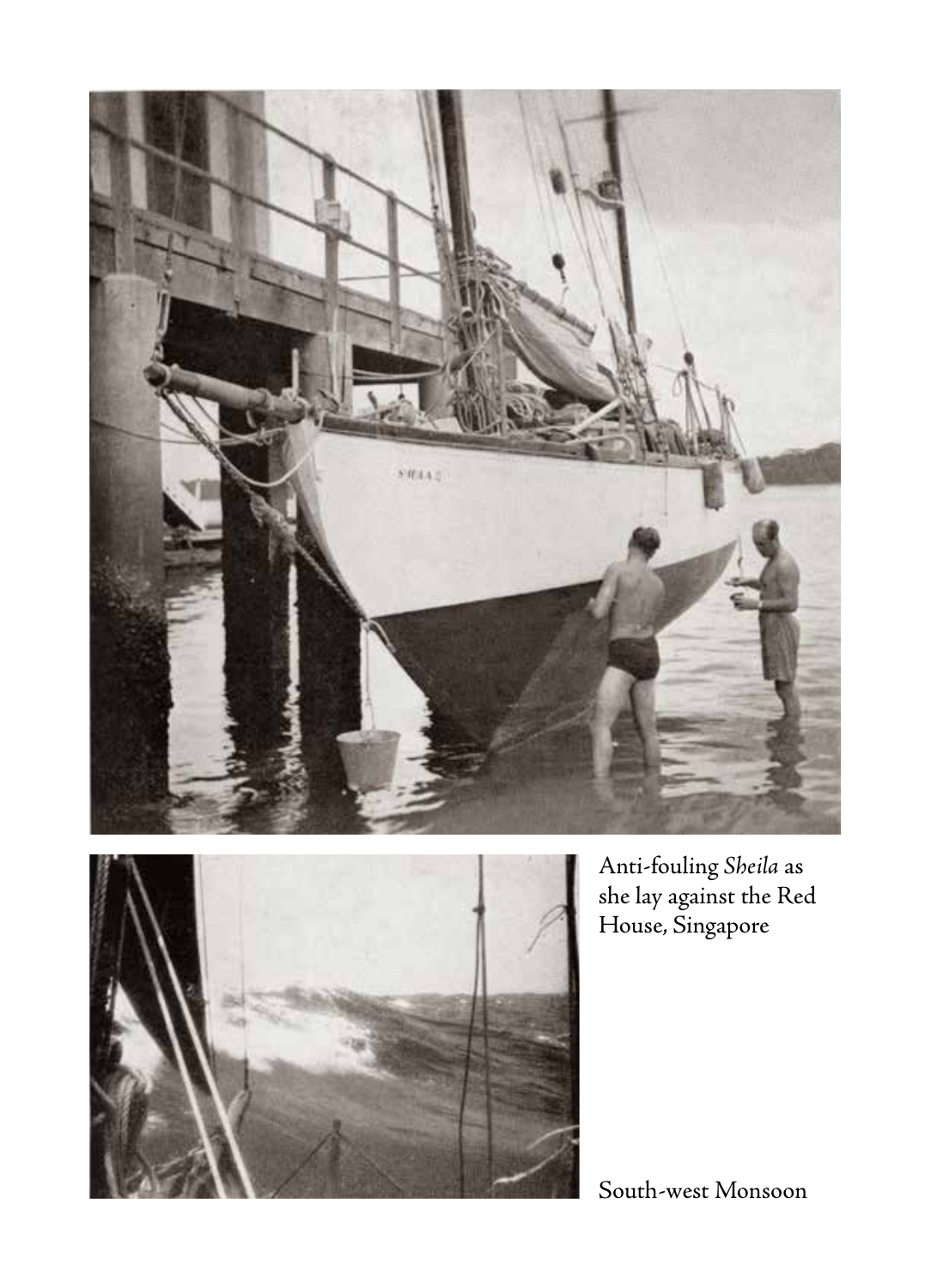

The beach where I landed in Australia and tied the dinghy to a bush



...a corrugated iron affair with a falling tin chimney